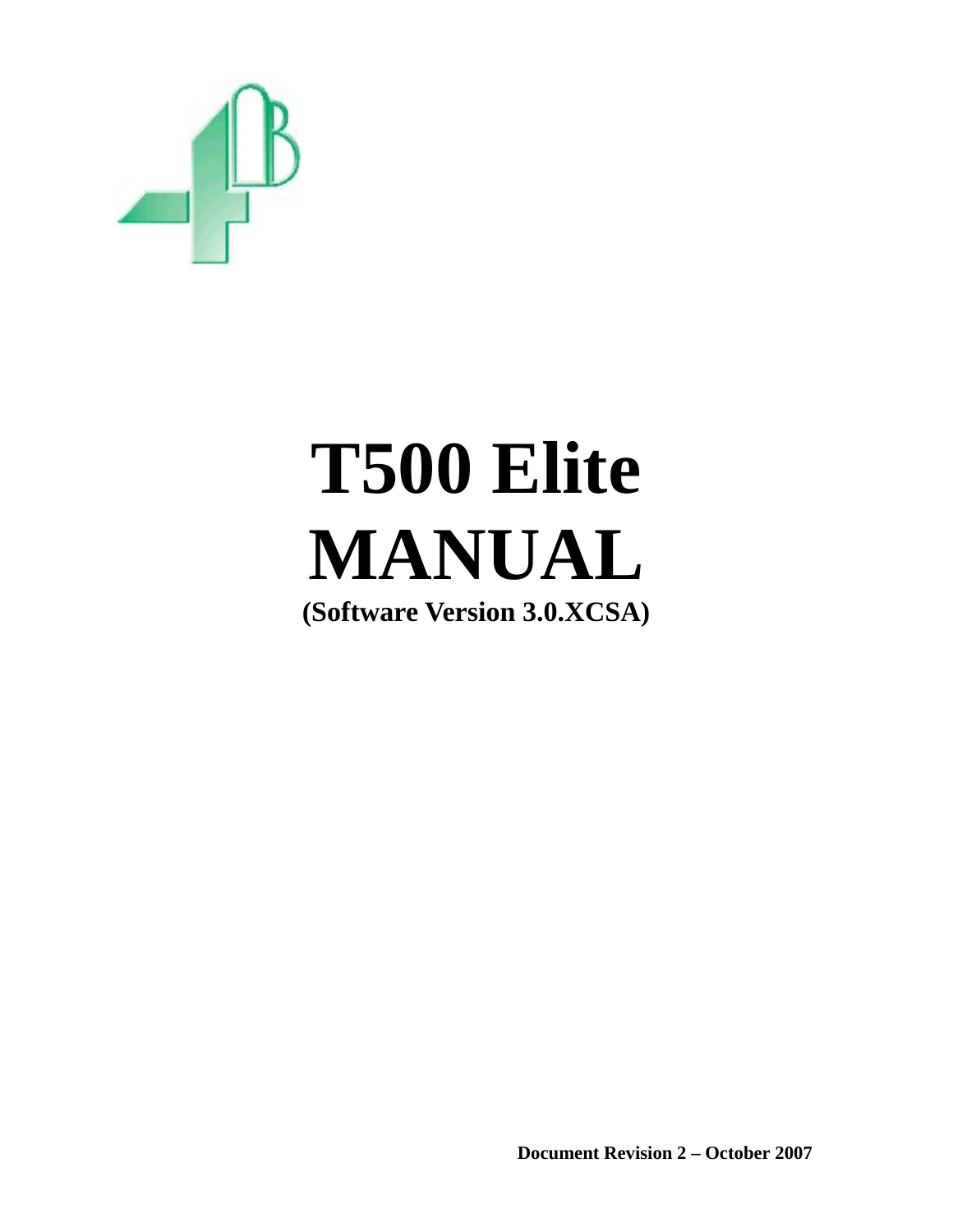## **CONTENTS**

#### **INTRODUCTION**

#### **1 SPECIFICATIONS**

- 1.1 CONTROL UNIT
- 1.2 BEARING TEMPERATURE SENSORS
- 1.3 TEMPERATURE NODE TN4e.
- 1.4 R500 RELAY OPTION
- 1.5 HOTBUS 2

#### **2 INSTALLATION INSTRUCTIONS**

- 2.1 CONTROL UNIT
- 2.2 BEARING TEMPERATURE SENSORS

#### **3 ELECTRICAL WIRING**

#### **4 OPERATING INSTRUCTIONS**

- 4.1 T500 ELITE SET UP
- 4.2 NORMAL OPERATION
- 4.3 SENSOR ALARM DETECTION AND DISPLAY
- 4.4 ALARM LOG
- 4.5 WARNING RELAY CANCEL (ACKNOWLEDGE)
- 4.6 ALARM CONDITION SETUP
- 4.7 T500 MENU SELECTION
- 4.8 FIELDBUS OPTIONS
- 4.9 STATUS MONITOR
- 4.10 SENSOR NAME EDITING
- 4.11 DOWNLOADING

#### CHECKLIST

#### **5 CONTACT INFORMATION**

#### **DRAWINGS**

- A CONNECTING THE T500 ELITE TO AN AC SUPPLY
- B CONNECTING THE T500 ELITE TO A DC SUPPLY
- C FITTING OF TEMPERATURE SENSOR TO BEARING
- D GENERAL INTERCONNECTION DIAGRAM
- E R500 RELAY INTERFACE CONNECTION DETAIL
- F CONNECTING THE R500 TO AN AC SUPPLY
- G CONNECTING THE R500 TO A DC SUPPLY
- H T500/R500 HOTBUS 2 CONNECTIONS
- J TN4e HOTBUS 2 AND SENSOR CONNECTIONS

#### **6 LIABILITY AND INDEMNITY**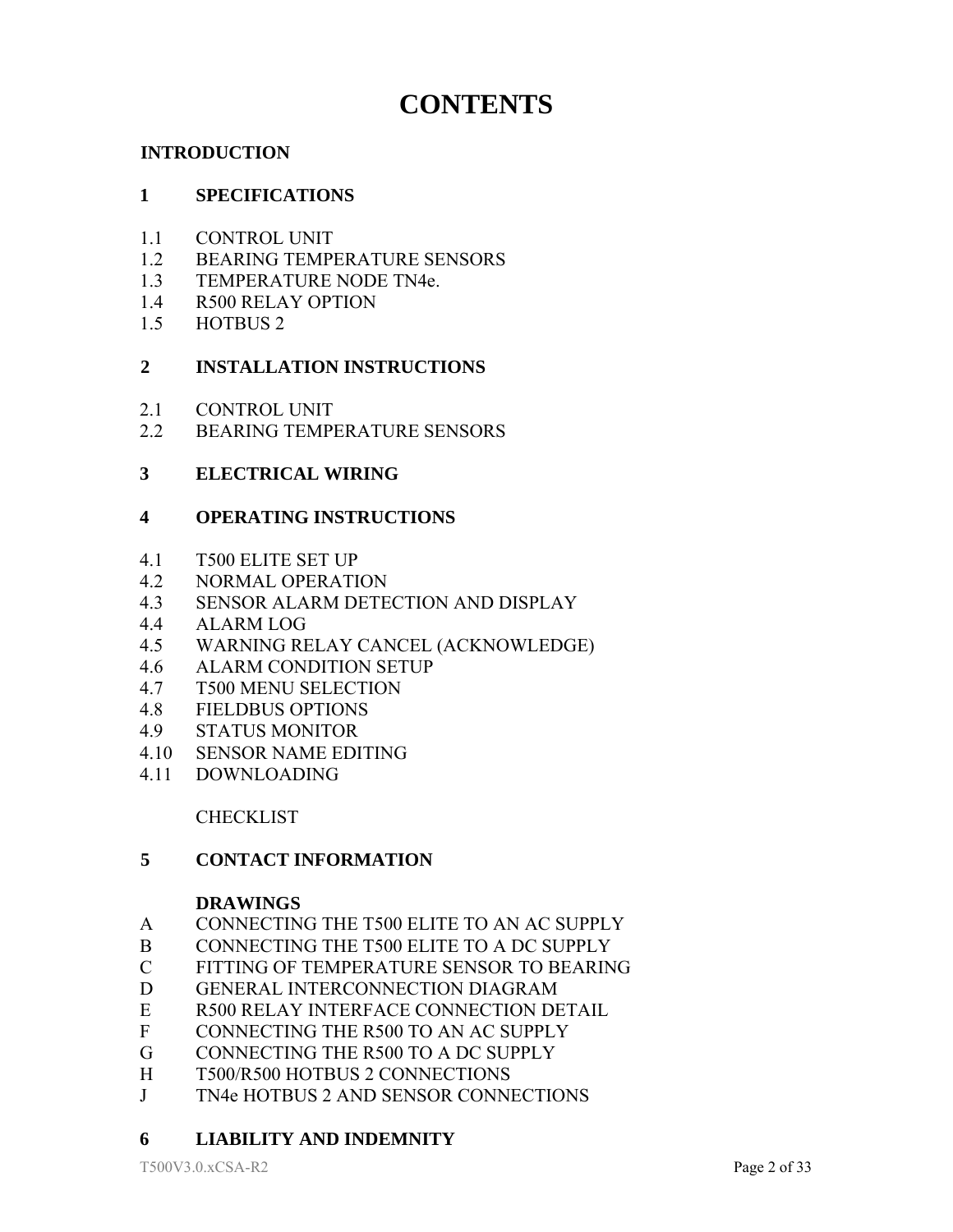## **T500 ELITE SENSOR MONITOR**

#### **INTRODUCTION**

The T500 ELITE is a microprocessor-controlled unit, which is able to accept signals from temperature sensors or voltage free thermostat and relay contacts in groups of 1 to 4, and is able to cause alarm and shutdown of a machine when alarm conditions are detected. The control unit is housed in a self-contained wall-mounting enclosure. The temperature sensors are separate items for mounting on bearings and the contact sensing may be any voltage free contact device having either **N**ormally **O**pen or **N**ormally **C**losed contact state. The T500 ELITE will operate from 115v to 230v AC or from 12v to 24v DC.

#### **1. SPECIFICATIONS**

#### 1.1 The Control Unit

A plastic enclosure houses the electronics and terminal connectors. The unit contains a printed circuit board to accommodate power supply circuitry, alarm relay, microprocessor and terminals. A short ribbon cable is connected to the lid of the enclosure where the display, keyboard and led indicators are mounted.

| Electrical Supply (T5004V46C) | 115 / 230 Volts AC 50 / 60 Hz                                               |
|-------------------------------|-----------------------------------------------------------------------------|
| (T5004V4C)                    | $12/24$ Volts DC                                                            |
| Power Consumption             | <b>12 WATTS MAXIMUM</b>                                                     |
| <b>Alarm Relay Contacts</b>   | 1 Pole normally open 8A@ 250VAC                                             |
| <b>Sensor Inputs</b>          | Via an RS485, 2 wire communications<br>network                              |
| <b>Sensor Supply</b>          | 24V DC (200 ma available)                                                   |
| Terminals                     | Power 4mm <sup>2</sup> 14 AWG max                                           |
|                               | Signals 2.5mm <sup>2</sup> 16 AWG max Plug In                               |
| Protection                    | NEMA12, IP55, Class II DIVI, E, F, G                                        |
| Height                        | 9.7", 246mm                                                                 |
| Width                         | $7.4$ ", 188mm                                                              |
| Depth                         | 4", 102mm                                                                   |
| <b>Fixing Centres</b>         | 8.75" high x 4" wide, 222mm x 102mm                                         |
| Cable Entry                   | 2 Holes 11/8" DIA, 28mm, 3/4" CONDUIT                                       |
| Weight                        | 3lbs, 1.3Kg                                                                 |
| Maximum number of TN4         | 64                                                                          |
| Maximum connected sensors     | 256 (4 per TN4)                                                             |
| Maximum alarm relays          | 64 (In groups of 16 by using the optional<br>R5004V4 or R5004V46 interface) |
| Sensing temperature range     | -23°F to +230°F (-31°C to +110°C)                                           |
| Display                       | 4 line by 20 characters LCD with backlight.                                 |
| Keyboard                      | 5 programming keys.                                                         |
| <b>Status Indicator Lamps</b> | Viewed through front panel                                                  |
|                               | <b>POWER</b>                                                                |
|                               | <b>ALARM</b>                                                                |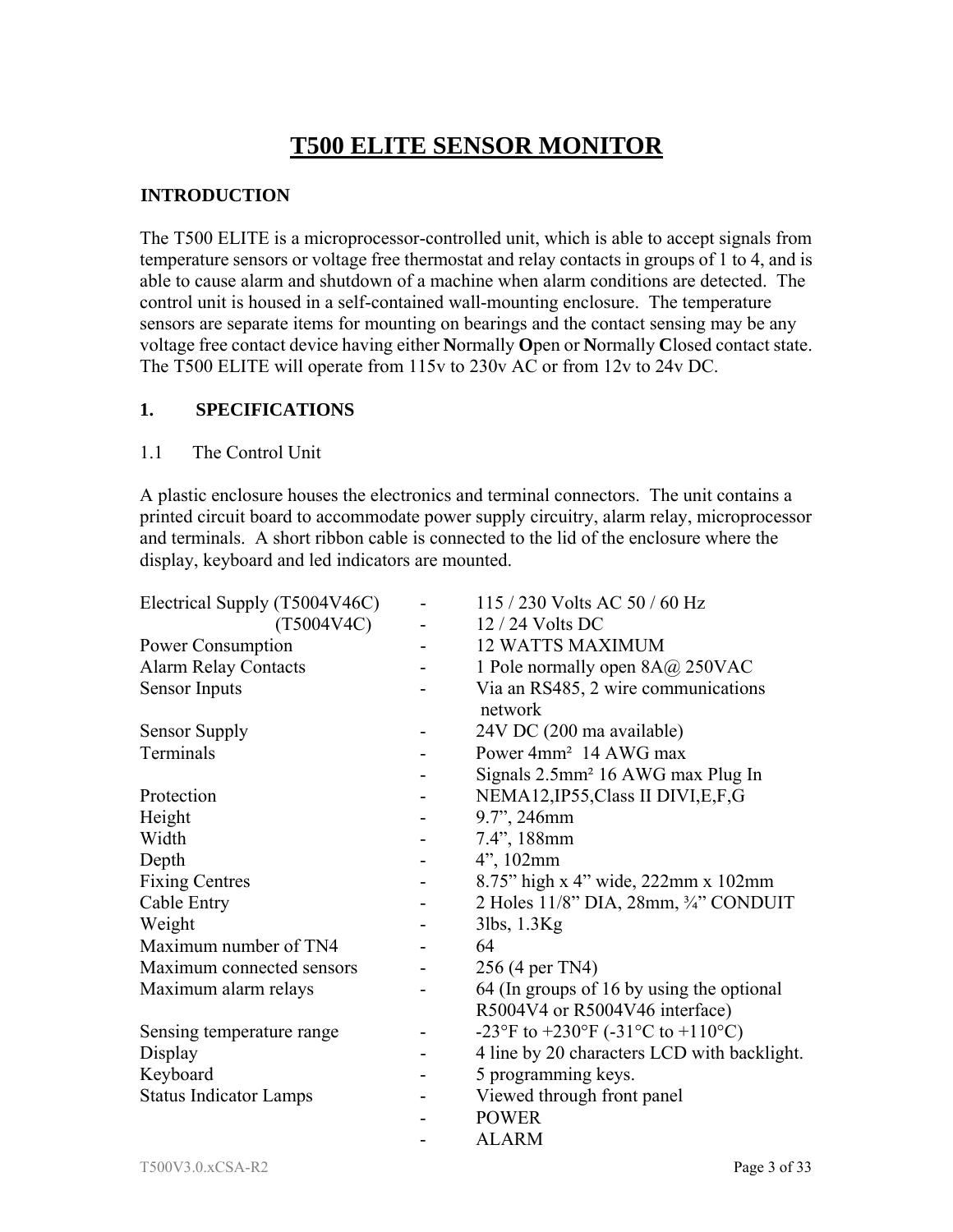#### **1.2 Bearing Temperature Sensors**

1.2.1 Bearing Temperature Sensor, NTC – WDB10V3CA / WDB20V3CA

The temperature Sensor is designed to screw into the bearing housing in a grease nipple hole or other tapped hole and will detect excessive temperature of the bearing housing. The body of the sensor contains a negative temperature coefficient (NTC) thermistor, which has a variable temperature characteristic. Four WDBX0V3CA sensors can be connected to a TN4(e) temperature node. A two cores plus drain cable is permanently attached to the sensor body. A grease nipple is provided in the body of the sensor to allow greasing of the bearing in the normal manner.

| <b>SENSING TEMPERATURE (TN4e)</b> |                | -23°F to 230°F (-31°C to +110°C)                                                                  |
|-----------------------------------|----------------|---------------------------------------------------------------------------------------------------|
| <b>ACCURACY</b>                   |                | $\pm 1.8$ °F (1°C)                                                                                |
| <b>SENSING VOLTAGE</b>            |                | 5V DC Approx                                                                                      |
| NORMAL OPERATING CURRENT          |                | 1 ma                                                                                              |
| <b>FIXING THREAD</b>              |                | $1/8$ " NPT                                                                                       |
| <b>CABLE</b>                      | $\blacksquare$ | $2 \text{ Core} + \text{drain } 0.75 \text{mm}^2 \text{ } 9 \text{ft } (3 \text{ Mtr.})$          |
| <b>PROTECTION</b>                 |                | long<br>EX II 1 D T125°C BAS01 ATEX<br>1191X. CSA Class II Division I<br><b>GROUPS E, F AND G</b> |

1.2.2 Bearing Temperature Sensor, PTC – WDB24V3CA (typical example)

The temperature Sensor is designed to screw into the bearing housing in a grease nipple hole or other tapped hole and will detect excessive temperature of the bearing housing. The body of the sensor contains a positive temperature coefficient (PTC) thermistor, which has a fixed temperature characteristic. Four WDB24V3CA sensors can be connected to a TN4e temperature node. A two cores plus drain cable is permanently attached to the sensor body. A grease nipple is provided in the body of the sensor to allow greasing of the bearing in the normal manner.

| <b>TRIP TEMPERATURE</b>  |                          | $176^{\circ}F(80^{\circ}C)$ [this example only]                                          |
|--------------------------|--------------------------|------------------------------------------------------------------------------------------|
| <b>SENSING VOLTAGE</b>   |                          | 5V DC Approx                                                                             |
| NORMAL OPERATING CURRENT |                          | 1 ma                                                                                     |
| <b>FIXING THREAD</b>     |                          | $1/8$ " NPT                                                                              |
| <b>CABLE</b>             |                          | $2 \text{ Core} + \text{drain } 0.75 \text{mm}^2 \text{ } 9 \text{ft } (3 \text{ Mtr.})$ |
|                          |                          | long                                                                                     |
| <b>PROTECTION</b>        | $\overline{\phantom{a}}$ | EX II 1 D T125°C BAS01 ATEX                                                              |
|                          |                          | 1191X. CSA Class II Division I                                                           |
|                          |                          | <b>GROUPS E, F AND G</b>                                                                 |
|                          |                          |                                                                                          |

See page 14 for a complete list of PTC type numbers and temperatures.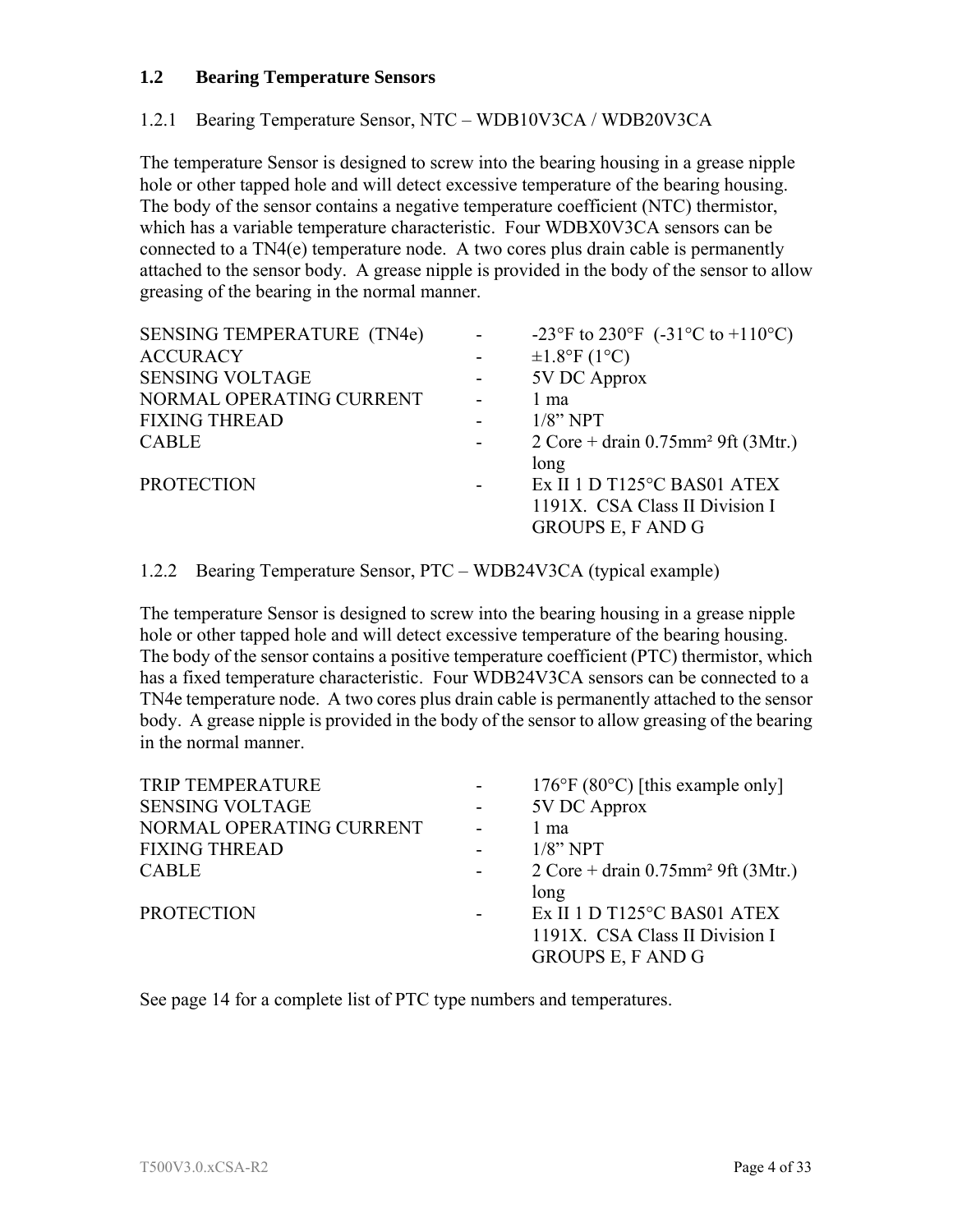#### **1.3 Temperature NodeTN4e.**

The TN4e is supplied either in an ABS housing complete with cable glands for use in Europe or in a Crouse-Hinds type CU enclosure. The TN4e is equipped with a microprocessor which will provide up to four scaled and linear temperature readings in the range -23°F to  $+230$ °F  $\pm 2$ °F. The microprocessor design ensures a consistently reliable performance. The T500 elite communicates with the TN4e using an industrial standard RS485 communications system. The T500 also provides power for each of the 64 TN4e through the communications cable. When operating with 64 TN4e connected the time taken to update all of the 256 temperatures is approximately 8 seconds. An industrial standard Belden or equivalent two twisted pair communications cable is used to connect the T500 elite to the TN4e. This communications bus is referred to as HOTBUS 2. The HOTBUS 2 uses one pair of cables to carry the communications signals and another pair to carry the power supply. The cable includes an overall screen to provide signal protection.

| <b>SENSING TEMPERATURE</b> | -23°F to +230°F $(-31^{\circ}C \text{ to } +110^{\circ}C)$ |
|----------------------------|------------------------------------------------------------|
| <b>ACCURACY</b>            | $\pm 2$ °F (1°C)                                           |
| <b>SUPPLY VOLTAGE</b>      | $12V-24V$ DC $\pm 10\%$ (27VDC MAX)                        |
| <b>MAX. CURRENT</b>        | 5ma (Peak, Including LED)                                  |
| <b>PROTECTION</b>          | CE1180 Ex II 1 D T125°C                                    |
|                            | -20 $^{\circ}$ C to +55 $^{\circ}$ C IP66                  |
|                            | Baseefa04ATEX0132                                          |
| <b>CABLE TYPE</b>          | BELDEN or equivalent (UL2919)                              |
|                            |                                                            |

#### **1.4 Optional Relay Interface.**

The optional R50016V345 relay interface unit is equipped with 16 alarm relays. Each relay provides a single pole changeover contact rated 250V AC at 5Amp. The T500 can be programmed to operate with up to 64 alarm relays with any number of sensors programmed to operate any alarm relay. When a sensor exceeds its programmed alarm tolerance, the relay associated with that sensor will operate.

| R5004 Electrical specification |                          |                                                        |
|--------------------------------|--------------------------|--------------------------------------------------------|
| Electrical Supply R5004V46C    | $\overline{a}$           | 100 - 230 Volts AC $\pm 10\%$ @ 50 / 60 Hz             |
| R5004V4C                       |                          | 24 Volts DC $\pm 10\%$                                 |
| Power Consumption              |                          | 12 WATTS                                               |
| <b>Alarm Relay Contacts</b>    |                          | 1 Pole change over 5A@ 250VAC x 16                     |
| Terminals                      |                          | Power 4mm <sup>2</sup> 14 AWG max                      |
|                                |                          | Relay 2.5mm <sup>2</sup> 16 AWG max PLUG IN            |
| Protection                     | -                        | NEMA12, IP55, Class II DIVI, E, F, G                   |
| Height                         |                          | 9.7", 246mm                                            |
| Width                          |                          | 7.4", 188mm                                            |
| Depth                          |                          | $4$ ", 102mm                                           |
| <b>Fixing Centres</b>          |                          | 8.75" high x 4" wide, 222mm x 102mm                    |
| Cable Entry                    | $\overline{\phantom{a}}$ | 2 Holes $11/8$ " DIA, $28$ mm, $\frac{3}{4}$ " CONDUIT |
| Weight                         |                          | $3lbs$ , $1.3Kg$                                       |
| <b>Status Indicator Lamps</b>  |                          | <b>POWER</b>                                           |
| Unit Address range             |                          | $0-7$ (Factory Default = 0)                            |
|                                |                          |                                                        |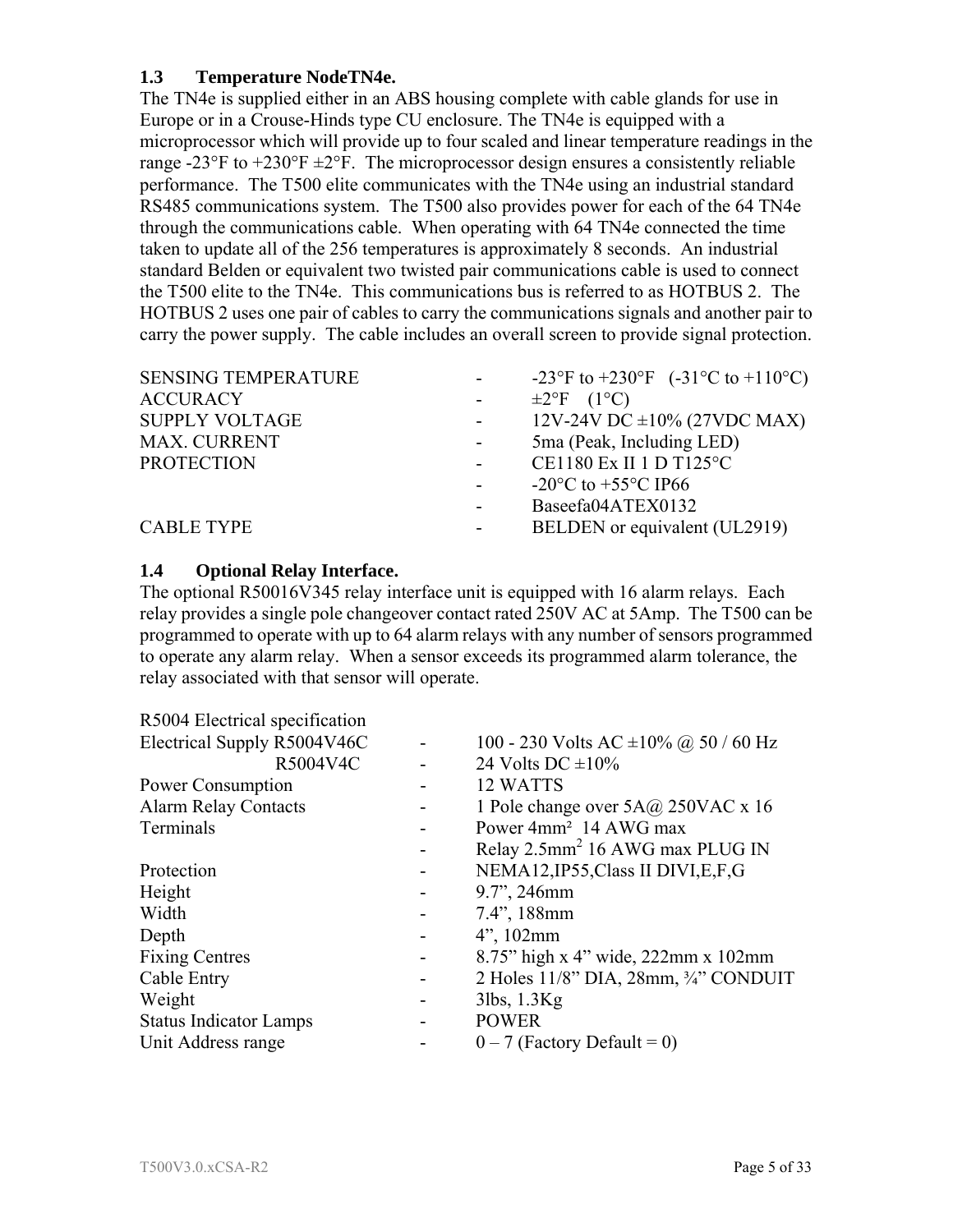The T500 Elite software Version 3.x.x has been designed to support 4 R5004 relay interface units. Together they provide a total of 64 alarm relays. Each relay interface is fitted with a unit address selector switch. This switch allow up to 8 unit addresses although only the first 4 are currently used. Address '0' provides relays in the range of 1 to 16 and address '1' provides relays in the range  $17 - 32$ , address '2' provides relays in the range 33 – 48 and address '3' provides relays in the range 49 - 64. The address must be set BEFORE power is applied. The relay interface units are shipped from the factory set to address '0'. If you intend to use 2, 3 or 4 relay units you must set each of the R500 interfaces to address 1, 2, or 3 accordingly. Additional relay interface units may be connected to the HOTBUS communications network using the same unit address. This will duplicate exactly the functions of the first unit. This can be useful when local and remote alarm indication may be needed.

#### **1.5 HOTBUS**

HOTBUS is the term used to refer to the communications system used with the T500 elite and the sensor network. This network is an active communications system and as such is not restricted to monitoring temperatures. Other HOTBUS sensors will become available in the future and can be mixed freely on the HOTBUS system.

#### **2 INSTALLATION INSTRUCTIONS**

#### 2.1 The Control Unit

The Control Unit box should be installed in a suitable control or starter switch room and mounted at an eye level position so that the warning lights and display can be readily seen. The box should have sufficient space to open the lid for wiring. An audible alarm, hooter or visual indicator lamp can be installed in or outside of the control room.



**The Control Unit is susceptible to static voltage. Connection of a clean ground to terminal 29 is essential for optimum performance. Prior to this connection, static handling precautions should be taken.** 

#### **2.2 Bearing Temperature Sensors (Grease through type)**

rollers. Each sensor has a greasing by-pass and is installed in the bearing as Drawing  $C$ . The temperature sensors are screwed into the grease holes of the bearings for the elevator leg head pulley, boot pulley and jockey pulley, where fitted or the bearings for conveyor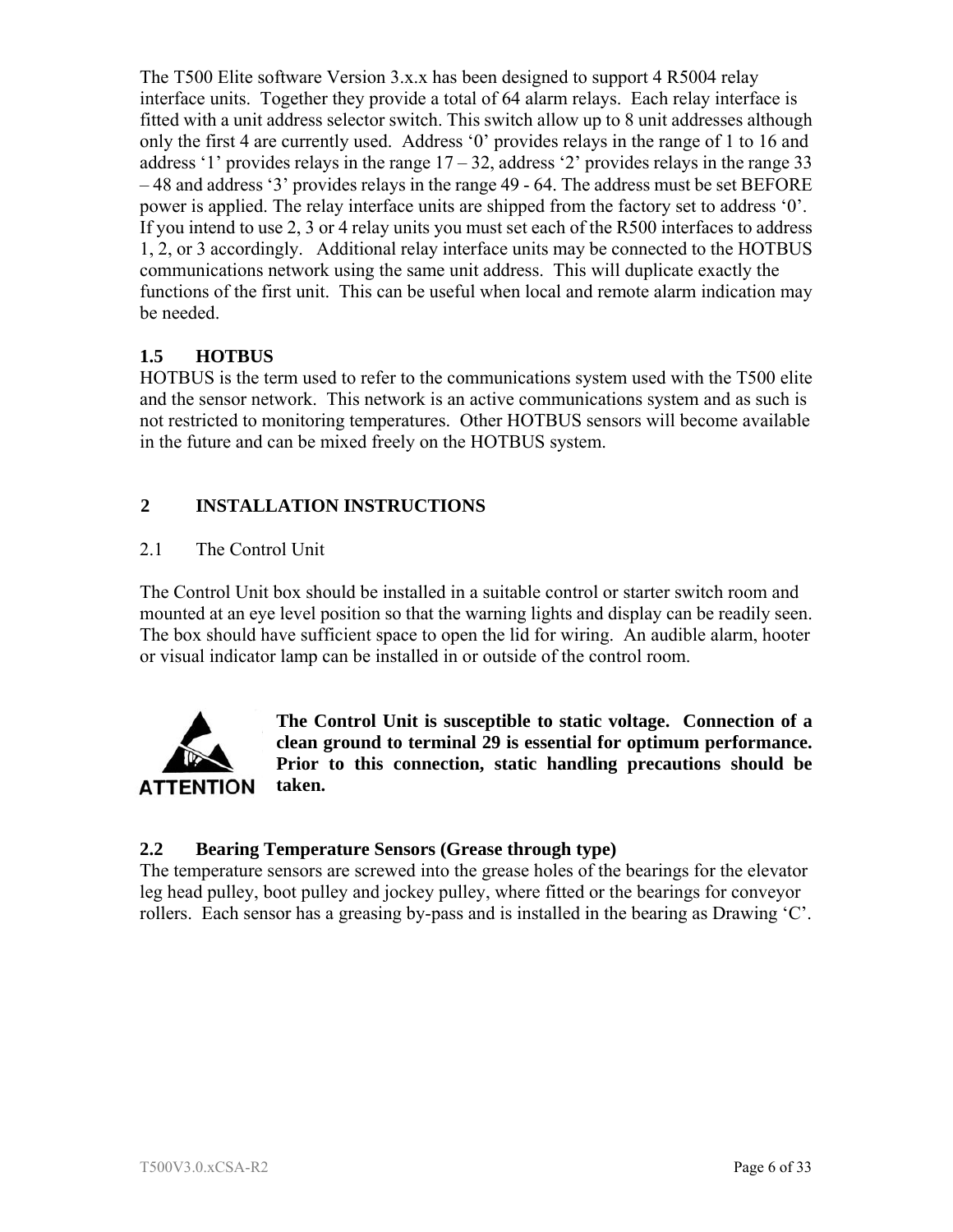#### **3 ELECTRICAL WIRING**

#### Refer to Drawings A & B

Mount the TN4e housing within 3 meters of the sensors. Connect the sensor cables to the TN4e box SENSOR 1, SENSOR 2, SENSOR 3 and SENSOR 4 inputs using the provided sealing glands and protect the cable from damage. If flexible conduit is to be used ensure the correct glands are also used. Connect the communications/power cable to the TN4e box via the remaining 9-way plug connector. The cable is intended to be daisy chain connected as described in Drawing 'D'.

#### **Any Sensor inputs which are unused may be left unconnected but attention must be paid to ensure that the procedures set out on page 19, items 10 to 12 are carried out.**

When installing the equipment in an area which is likely to be hazardous from Ignitable Dusts, use liquid tight conduit and fittings and follow all local codes.

#### **4 OPERATING INSTRUCTIONS**

The T500 elite is equipped with 5 programming keys. These are soft keys and change their function according to the operation required at the time. When entering a numeric value, the following format has been adopted.

 $UP(\triangle)$  key will increase the selected number. DOWN  $(\nabla)$  key will decrease the selected number. LEFT  $(\triangleleft)$  will move the flashing cursor one digit to the left RIGHT  $(\triangleright)$  will move the flashing cursor one digit to the right **SET** will accept the number on the screen and move to the next entry.

If the flashing cursor is placed on a digit using the  $(\blacktriangle)$  or  $(\blacktriangleright)$  keys then the number will be increased or decreased by an appropriate amount.

#### For example:

If the display shows 0000 then pressing  $(\triangle)$  will increase the number by 1 If the display shows 0000 then pressing  $(\triangle)$  will increase the number by 10 If the display shows  $0\underline{0}00$  then pressing  $(\triangle)$  will increase the number by 100 If the display shows  $0000$  then pressing  $(\triangle)$  will increase the number by 1000 The  $(\blacktriangledown)$  key operates in exactly the same way except that it will decrease the number by the same amount. Each number has a programmed range and will not allow numbers outside of that range. If you press and hold the  $(\triangle)$  or  $(\triangledown)$  key for greater than 2 seconds, then the numbers will increase or decrease at a faster rate. Due to a low software priority the key repeat rate will vary, this is normal and should not be a cause for concern. When you are satisfied that the number being displayed is correct, press the **SET** key to save this number and move on to the next entry.

At other times the keys will have different functions. Please refer to those functions in order to determine the key use.

#### **WARNING: If you are in a menu or edit mode and do not press a key for 1 minute, the edit menu will close and any data entered will be lost.**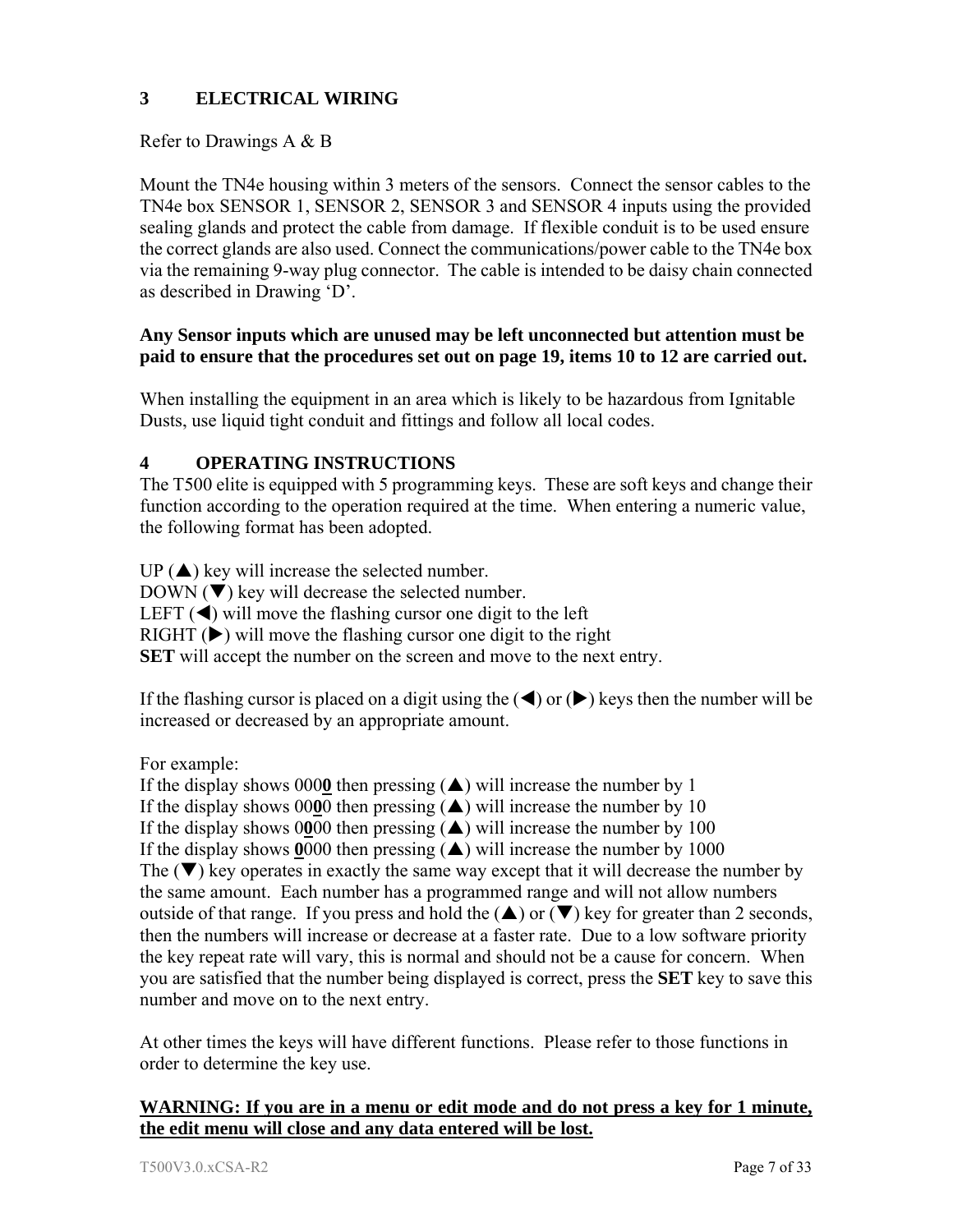#### **The TEST function**

When the T500 is powered up a greetings message is displayed and it automatically enters a self-test mode. All of the internal functions are examined and if no errors are detected the software continues into normal operation. In the event of failure, please contact the factory.

#### **4.1 Initial Setting up**

When power is first applied to the T500 the software checks for the existence of set-up information. If this is not present then it is assumed that the T500 is being set-up for the first time. The warning message opposite will be displayed and the alarm LED will flash.

The T500 will not continue until the SET button is pressed. At this point the LCD display will change to the T500 setup screen. This option can be accessed at any time once the initial setup has been performed.

The T500 has been designed to work with the TN4e temperature sensor node. Although the TN4e has been specifically designed to work with NTC type temperature sensors, it will also work with PTC temperature sensors and thermostatic switches. The switch input is intended to work with voltage free contacts either normally open or normally closed in operation and therefore is not restricted to temperature applications and can be used with other sensors, such as the TS1V4CA TouchSwitch or signal relays. NTC type temperature sensors are designed to provide a continuously variable temperature indication. PTC temperature sensors are designed to provide a fixed temperature trip point for temperature monitoring and the contact sensing provides programmable contact change detection from a thermostat or other contact device. Below is an example of the setup procedure for each type of sensor.

#### **4.1.1 HOTBUS Node number.**

The T500 elite is capable of being connected to 64 TN4e Nodes and therefore it is essential to determine which of the 64 nodes the information is referring to. Each TN4e node is manufactured with a unique serial number. The last four digits of the serial number are the address of the node. If 683/1023 is the serial number then 1023 is the node address. As each node supports 4 sensors it is important to carefully record which is sensor 1, 2, 3 and which is sensor 4. Before attempting to setup the T500 elite you should plan your sensor network and record the following for later use. Note that all sensors connected to the node can be of different types, see page 13

Node Address: e.g. 1023 Sensor types for the node: NTC, PTC, or CNT (Contact) The names for sensors 1-4 (20 characters maximum, see sensor name editing on page 16)

| $* *$ | T500 FIJTTE<br>* *   |
|-------|----------------------|
|       | $@ 2002 - 2007$      |
|       | DON ELECTRONICS      |
| * *   | VERSION 3.0.0<br>* * |

| WARNING            |  |
|--------------------|--|
| No Configured      |  |
| sensors, press SET |  |
| to begin           |  |

 - NODE SETUP - NODE Number 1 NODE Address = 0000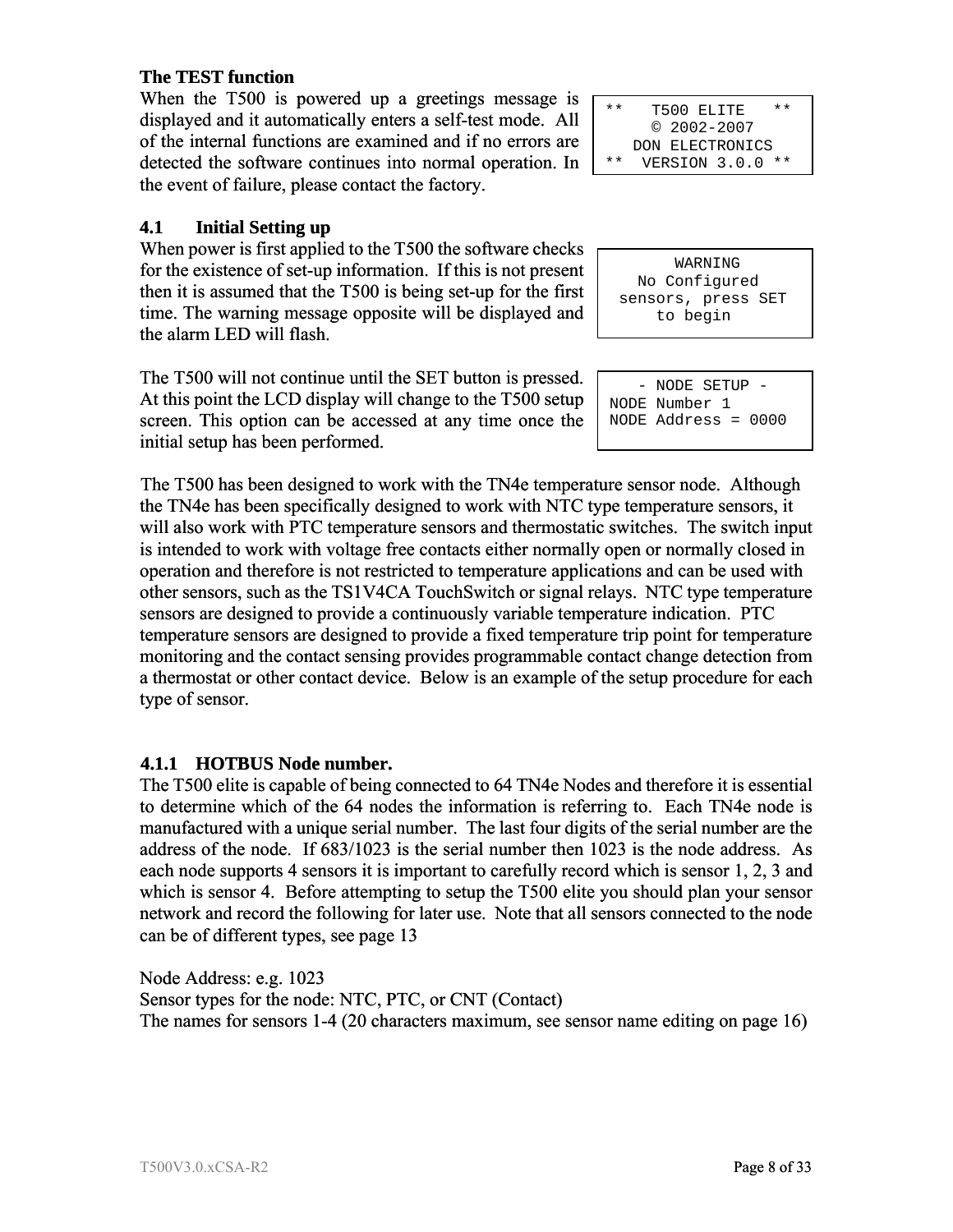**4.1.2 Node Setup.** 

When entering the NODE SETUP mode either for the first time or when editing, the following screen will appear. The first line shows you that you are in the MODE SETUP.

The second line displays the names of the chosen node

(Node 1 by default) and the third line shows the address of the node. The display cursor should be placed to the left of the words 'NODE Number 1'. At this part of the setup procedure, you can use the UP  $(\triangle)$  and DOWN ( $\nabla$ ) keys to move your way through the list of 64 nodes. Un-programmed nodes will by default display with a node address of 0000. When you have selected the node you wish to edit, press the SET key.

The cursor will now move to the address portion of the node details. You can now use the UP  $(\triangle)$ , DOWN  $(\blacktriangledown)$ , LEFT  $\triangleleft$ ) or RIGHT ( $\triangleright$ ) keys to edit the node address. When you are satisfied that the number being displayed is correct, press the **SET** key to save this number and move on to the next entry.

The T500 then displays the details associated with each of the 4 TN4e. Using the  $(\triangle)$  and  $(\blacktriangledown)$  you must first select which of the

If this is the first time you have edited this node then all the sensors will be NTC type otherwise the information for each sensor will be displayed in turn as you scroll through the four sensors. In order to help you identify the sensor more clearly, each sensor has a unique name. The default names for the first 4 sensors (Node 1) is "Sensor Number 1..4" and the second set of 4 sensors (Node 2) is "Sensor Number 5..8" and so on until the sensors for node 64 which are "Sensor Number 253..256". Later we will examine a method by which the sensor names may be changed but for now we will assume that we are using the default sensor names.

Once you have decided which of the 4 sensors you wish to e

cursor will now move onto the sensor type (NTC in our example opposite). You can change this option as much as you wish by pressing the  $(\triangle)$  and  $(\blacktriangledown)$  keys. As you change the sensor type the information on the display will change to reflect the requirements of each sensor type. Once you have

decided on the sensor type press the SET key to move on to the entry detail for that specific sensor.

#### **4.1.3 Setup for NTC sensors.**

If you selected to use the NTC type of sensor then the setup screen should look like it does

on the right. The top line shows the name of the sensor, the second line shows the chosen sensor type and the alarm relay number. The third line shows the relative temperature alarm level and the fourth line shows the absolute temperature alarm level.

| dit press the SET key. The |  |  |  |
|----------------------------|--|--|--|
|                            |  |  |  |

TYPE= **N**TC : Relay 00 RELATIVE ALARM 30 ABSOLUTE ALARM 176

ABSOLUTE ALARM 176

Sensor Number 4

| Sensor Number 4      |
|----------------------|
| TYPE= NTC : Relay 00 |
| RELATIVE ALARM 30    |
| ABSOLUTE ALARM 176   |

 - NODE SETUP - NODE Number 1 NODE Address = 1234

| 4 sensors that make up the    |
|-------------------------------|
| e 4 sensors you want to edit. |
| <b>S</b> ensor Number 1       |

ABSOLUTE ALARM 176 **S**ensor Number 2 TYPE= NTC : Relay 00 RELATIVE ALARM 30 ABSOLUTE ALARM 176 **S**ensor Number 3 TYPE= NTC : Relay 00 RELATIVE ALARM 30

TYPE= NTC : Relay 00 RELATIVE ALARM 30

 - NODE SETUP - NODE Number 1 NODE Address = 0000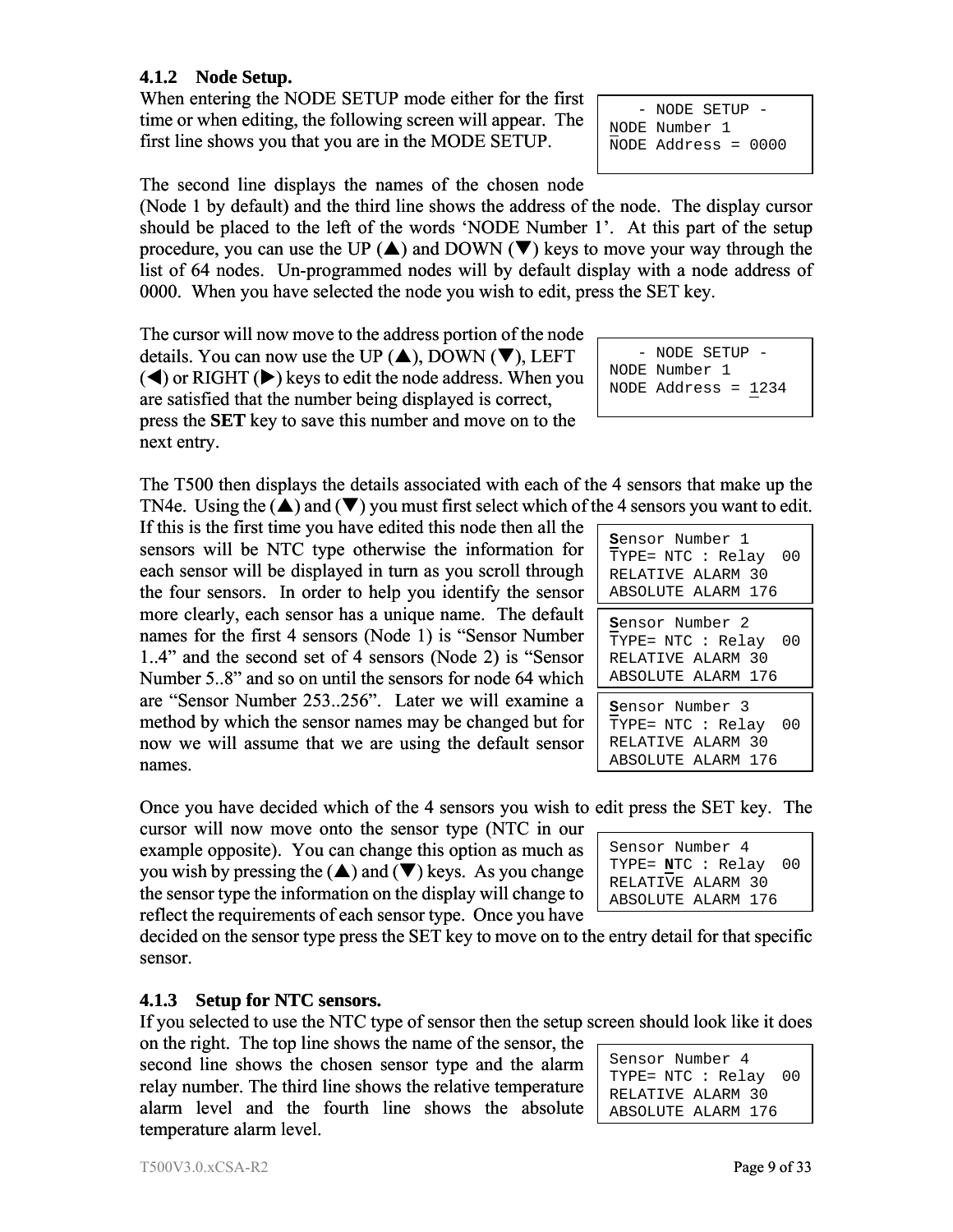The flashing cursor will be placed on the High Temperature Alarm relay. If setting up for the first time then the value will be 00 otherwise it will display the value set previously. The T500 is equipped with an internal alarm warning relay. Any alarm condition will result in this relay operating. The

| Sensor Number 4<br>TYPE= $NTC : Relay 01$ |  |  |
|-------------------------------------------|--|--|
| RELATIVE ALARM 30<br>ABSOLUTE ALARM 176   |  |  |

T500 can also have 4 R500 elite relay interface units connected to it. Each R500 is equipped with 16 interface relays providing a maximum of 64 relays all of which can be utilised as part of the temperature monitoring system. If the High Temperature Relay is set to 00 then only the internal warning relay will operate, however, if you set the relay to a number between 1 and 64, then the associated R500 alarm zone relay will also operate. You can adjust the number of the relay by using the keyboard as described on page 7. When you have entered your chosen relay number press SET to continue.

The cursor will now move down to the 'Relative Alarm 30' prompt. The relative temperature alarm provides the ability to set an alarm level which is relative to the ambient

temperature of the system. This provides a close temperature control for the T500 Elite. If the current ambient temperature is 70°F then setting the relative temperature for sensor 1 to 30°F will result in the alarm level of  $70^{\circ}F+30^{\circ}F = 100^{\circ}F$ . If the ambient temperature was to rise to 80°F then the relative temperature alarm

| Sensor Number 4      |  |
|----------------------|--|
| TYPE= NTC : Relay 00 |  |
| RELATIVE ALARM 30    |  |
| ABSOLUTE ALARM 176   |  |

would be  $80^{\circ}F+30^{\circ}F = 110^{\circ}F$  in other words the actual alarm is always 30°F above the current ambient. Setting the relative alarm value to  $0^{\circ}$ F results is the close temperature controls being disabled. A maximum relative temperature alarm limit of 90°F (above ambient) is applied to this feature. The factory default level is 30°F. This alarm type only applies to the NTC sensors. The ambient temperature is measuring by a separate NTC temperature sensors located on the TN4(e) node circuit board and applied specifically to the 4 sensors associated with the node. When you have completed your entry, press SET to continue

The cursor will now move down to the 'Absolute Alarm nnn' prompt. If setting up for the first time then the value will be 176°F otherwise the value will be as previously set. This

provides an adjustable absolute alarm level for the sensor and can be adjusted between 000°F and 230°F. When the measured temperature exceeds this setting, the T500 will generate an alarm in accordance with the relay settings above. This alarm operates independently of the relative

| Sensor Number 4      |  |  |  |
|----------------------|--|--|--|
| TYPE= NTC : Relay 00 |  |  |  |
| RELATIVE ALARM 30    |  |  |  |
| ABSOLUTE ALARM 176   |  |  |  |

alarm setting and has no relationship with the ambient temperature. It is provided for use when the ambient temperature measurement can not be relied upon or when you require a second and secure alarm. If the ambient sensing system is not set or has failed to operate correctly, then the absolute alarm will protect the system against high temperatures. If a Relative alarm was set to 30°F above ambient and the Absolute alarm was set to 150°F, then the alarm will operate when the measured temperature exceeds 150°F irrespective of the Relative alarm settings. The factory default level is 176°F. When you have entered your chosen Absolute alarm level, press SET to continue.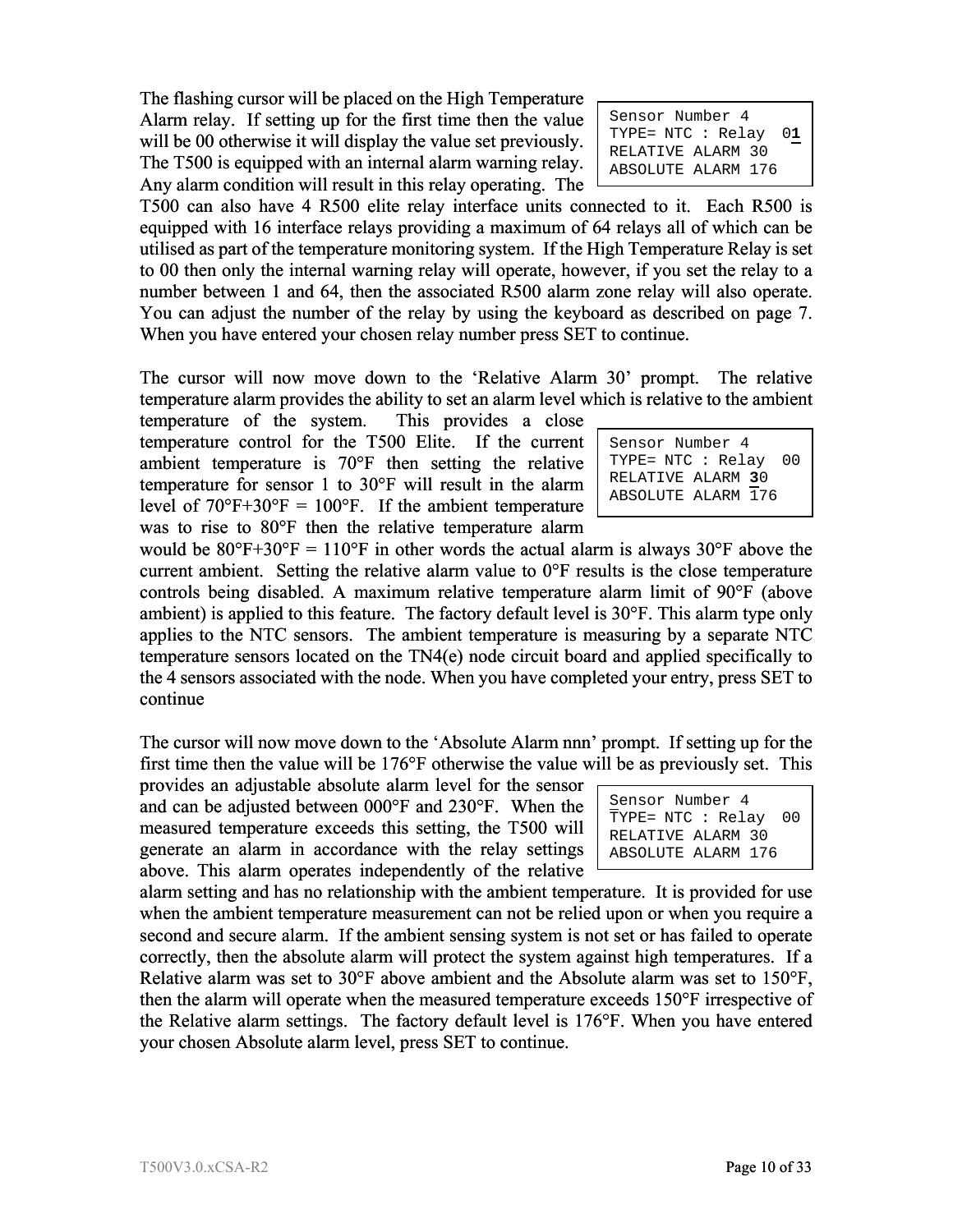Pressing the SET button completes the entry page but we sometimes make mistakes during entry of data or we need to edit more than one entry before moving on to do other things. Before the new information is finally saved for use you have a number of choices that you can make. Pressing

the LEFT  $(\blacktriangleleft)$  key saves the new information and returns you back to select a new node. Pressing the RIGHT  $(\triangleright)$  key saves the information and returns you back to the sensor edit screen and the SET key just exits the setup mode saving any changes.

Once you have pressed the  $(\blacktriangle)$ ,  $(\blacktriangleright)$  or SET key, the information is saved in permanent memory so that the next time the T500 is powered up, these settings will automatically come into effect.

#### **WARNING: If you do not press a key for 1 minute, the edit menu will close and any data entered will be lost.**

#### **4.1.4 Setup for PTC sensors.**

If you selected to edit the PTC type of sensor then the screen should look like it does on the

right. The top line shows name of the sensor. The second line shows the chosen sensor type and the alarm relay number. The third and fourth line is blank. PTC sensors do not require an alarm temperature as they are designed to work at fixed alarm temperatures (see page 13).

The flashing cursor will be placed on the chosen alarm relay. If setting up for the first time then the value will be 00 otherwise the value will be what was set previously. The T500 is equipped with an internal alarm warning relay. Any alarm condition will result in this

relay operating. The T500 can also have 4 R500 elite relay interface units connected to it. Each R500 is equipped with 16 interface relays providing a maximum of 64 relays all of which can be utilised as part of the temperature monitoring system. If the High Temperature Relay is set to 00 then

only the internal warning relay will operate, however, if you set the relay to a number between 1 and 64, then the associated R500 alarm relay will also operate. You can adjust the number of the relay by using the keyboard as described on page 7. When you have entered your chosen relay number press SET to continue.

Pressing the SET button completes the entry page but we sometimes make mistakes during entry of data or we need to edit more than one entry before moving on to do other things. Before the new information is finally saved for use you have a number of choices that you can make. Pressing

the LEFT  $(\blacktriangleleft)$  key saves the new information and returns you back to select a new node. Pressing the RIGHT  $(\triangleright)$  key saves the information and returns you back to the sensor edit screen and the SET key just exits the setup mode saving any changes.

Once you have pressed the  $(\blacktriangle)$ ,  $(\blacktriangleright)$  or SET key, the information is saved in permanent memory so that the next time the T500 is powered up, these settings will automatically come into effect.

| Sensor Number 16       |  |
|------------------------|--|
| TYPE= PTC : $Relav$ 31 |  |
|                        |  |
|                        |  |

Sensor Number 16 TYPE= **P**TC : Relay 00

USE THE KEYS TO < = Go to NODE edit > = Go to SENSR edit SET = Done with edit

| USE THE KEYS TO      |  |
|----------------------|--|
| < = Go to NODE edit  |  |
| > = Go to SENSR edit |  |
| SET = Done with edit |  |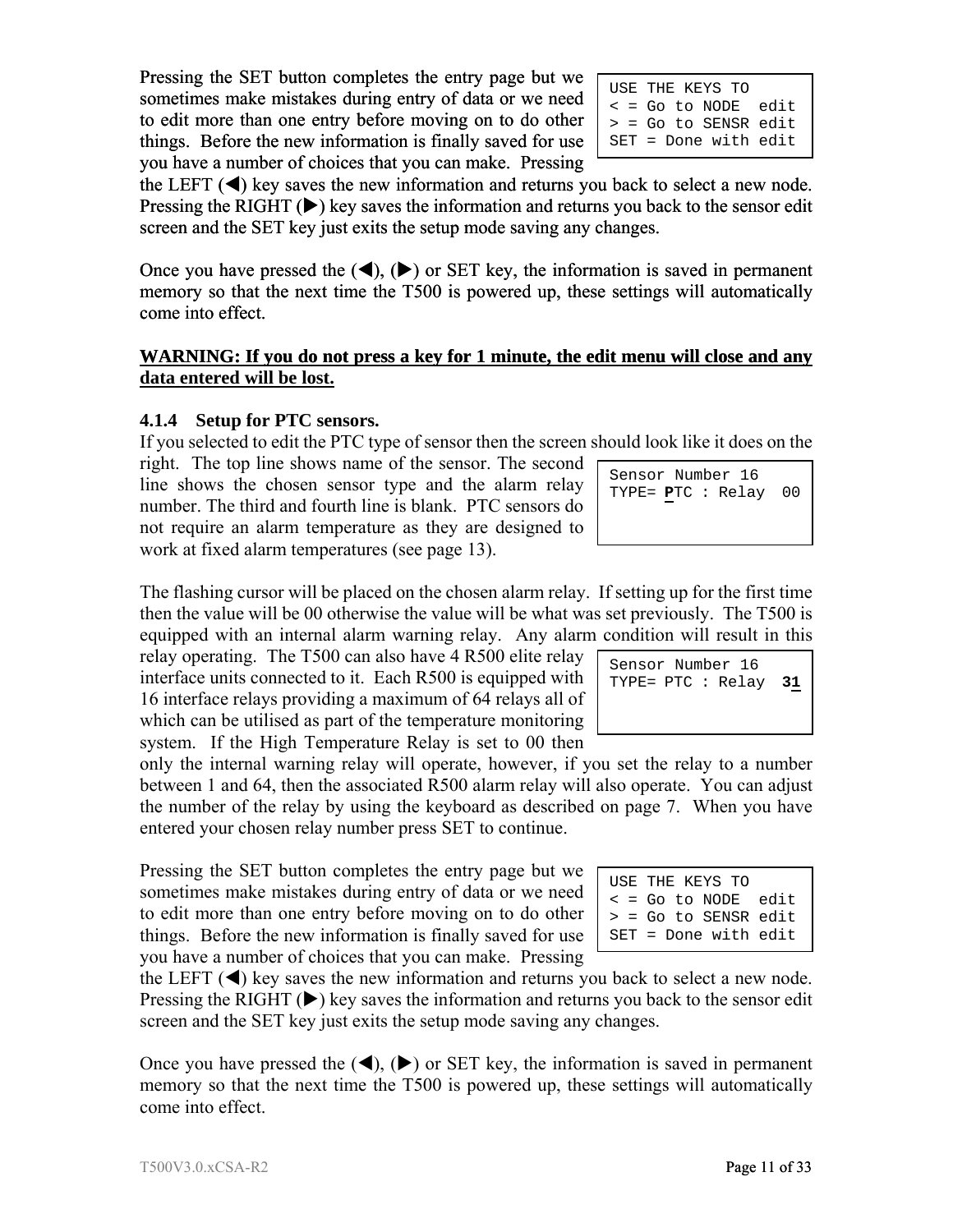#### **4.1.5 Setup for CNT (contact) sensing.**

If you selected to edit the CNT type of sensor then the screen should look like it does on the right. The top line shows the sensor name. The second line shows the chosen sensor type and the alarm relay number. The third line shows the current alarm condition for the contact.

The flashing cursor will be placed on the chosen alarm relay. If setting up for the first time then the value will be 00 otherwise the value will be what was set previously. The T500 is equipped with an internal alarm warning relay. Any alarm condition will result in this relay operating. The T500 can also have 4 R500 elite relay interface units connected to it.

Each R500 is equipped with 16 interface relays providing a maximum of 64 relays all of which can be utilised as part of the temperature monitoring system. If the High Temperature Relay is set to 00 then only the internal

warning relay will operate, however, if you set the relay to a number between 1 and 64, then the associated R500 alarm relay will also operate. You can adjust the number of the relay by using the keyboard as described on page 7. When you have entered your chosen relay number press SET to continue.

Because contact conditions can be applied in one of two known states the 'ALARM

WHEN' condition can be toggled to either 'OFF' or 'ON' by using the **UP (** $\triangle$ **) or DOWN (** $\nabla$ **)** keys. This means that if your contact is normally 'ON', you might want to alarm when it changes to 'OFF' or if it is normally 'OFF' you

might want to alarm when it changes to 'ON'. This state can be set individually for each of the contact inputs.

Pressing the SET button completes the entry page but we sometimes make mistakes during entry of data or we need to edit more than one entry before moving on to do other things. Before the new information is finally saved for use you have a number of choices that you

can make. Pressing the LEFT  $(\triangleleft)$  key saves the new information and returns you back to select a new node. Pressing the RIGHT  $(\triangleright)$  key saves the information and returns you back to the sensor edit screen and the SET key just exits the setup mode saving any changes.

Once you have pressed the  $(\blacktriangle)$ ,  $(\blacktriangleright)$  or SET key, the information is saved in permanent memory so that the next time the T500 is powered up, these settings will automatically come into effect.

#### **WARNING: If you do not press a key for 1 minute, the edit menu will close and any data entered will be lost.**

| Sensor Number 16<br>TYPE= $CNT :$ Relay 22 |  |
|--------------------------------------------|--|
| ALARM WHEN ON                              |  |

USE THE KEYS TO < = Go to NODE edit > = Go to SENSR edit SET = Done with edit

Sensor Number 16 TYPE= **C**NT : Relay 00 ALARM WHEN ON

Sensor Number 16 TYPE= CNT : Relay **22**

ALARM WHEN ON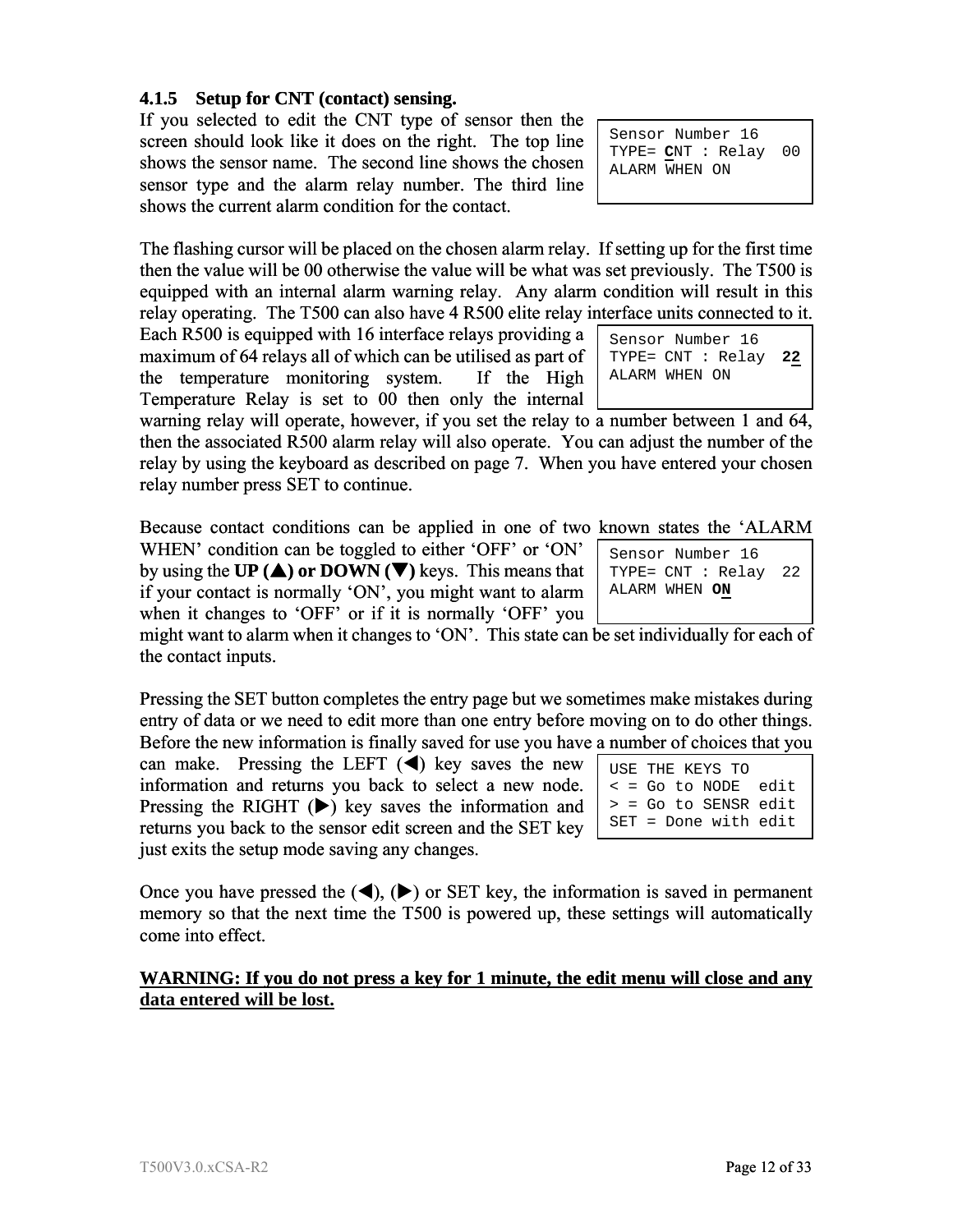#### **4.1.6 Sensor Network Design.**

The HotBus2 sensor monitoring system based upon the T500 has been designed to offer simplicity and flexibility. You can mix the TN4e node installation as freely as you like. It is not necessary to use consecutively numbered TN4e for the system to work. Neither is it necessary to assign the nodes to any logical sequence. If you leave holes in the setup information, for example if you only have three nodes you might assign them like this - Node 1 is address 1000, Node 3 is address 1097 and node 23 is address 1023 then the missing or blank entries are ignored and have no effect on the operation of the T500. It is however, strongly recommended that you consider assigning the Node numbers consecutively 01 – 64 as this makes monitoring the temperatures easier and entering useful and meaningful sensor name is easier. You may find it useful to leave small gaps in the system especially if you intend to add extra TN4e nodes at a later date; however, there is no association between the physical placement of the nodes and the order of programming in the T500 so you are free to place the nodes in any order. Experience has shown that you will benefit greatly by planning the system with some thought to how you intend to use the information. A common format for use is to assign each node to a section or area to be monitored and assign the sensors according the needs of that area, adding more nodes if necessary.

#### **4.1.7 Alarm zoning.**

Each TN4e node can read the state of 4 independent sensors. These sensors can be associated with an alarm relay. Alarm relay 00 (default) is the built in warning relay and operates for all alarm conditions. If the optional relay interfaces are fitted (R50016V345) then up to a further 64 alarm channels are available for the user. Setting the relay number for any of the sensors to between 01 and 64 will associate the alarm relay 01 to 64 to that sensor. Any number of sensors can be associated with an alarm relay. For example:

| Node 1001 | Sensor $1 = 00$<br>Sensor $2 = 04$<br>Sensor $3 = 01$<br>Sensor $4 = 14$ | T500 alarm warning relay only. (WR)<br>Optional alarm relay $4 + (WR)$<br>Optional alarm relay $1 + (WR)$<br>Optional alarm relay $14 + (WR)$ |
|-----------|--------------------------------------------------------------------------|-----------------------------------------------------------------------------------------------------------------------------------------------|
| Node 1003 | Sensor $1 = 01$<br>Sensor $2 = 02$<br>Sensor $3 = 03$<br>Sensor $4 = 04$ | Optional alarm relay $1 + (WR)$<br>Optional alarm relay $2 + (WR)$<br>Optional alarm relay $3 + (WR)$<br>Optional alarm relay $4 + (WR)$      |

It can be seen from the examples above that a number of sensors can be zoned together, Node 1001 Sensor 3, Node 1003 Sensor 1 are both associated with alarm relay 1. Any one or both of these sensors, which exceed the programmed limits, will operate relay 1 of the R500 relay interface. Any alarm will always trigger the internal alarm relay of the T500 elite. Any number of sensors can be associated with an alarm relay in this way.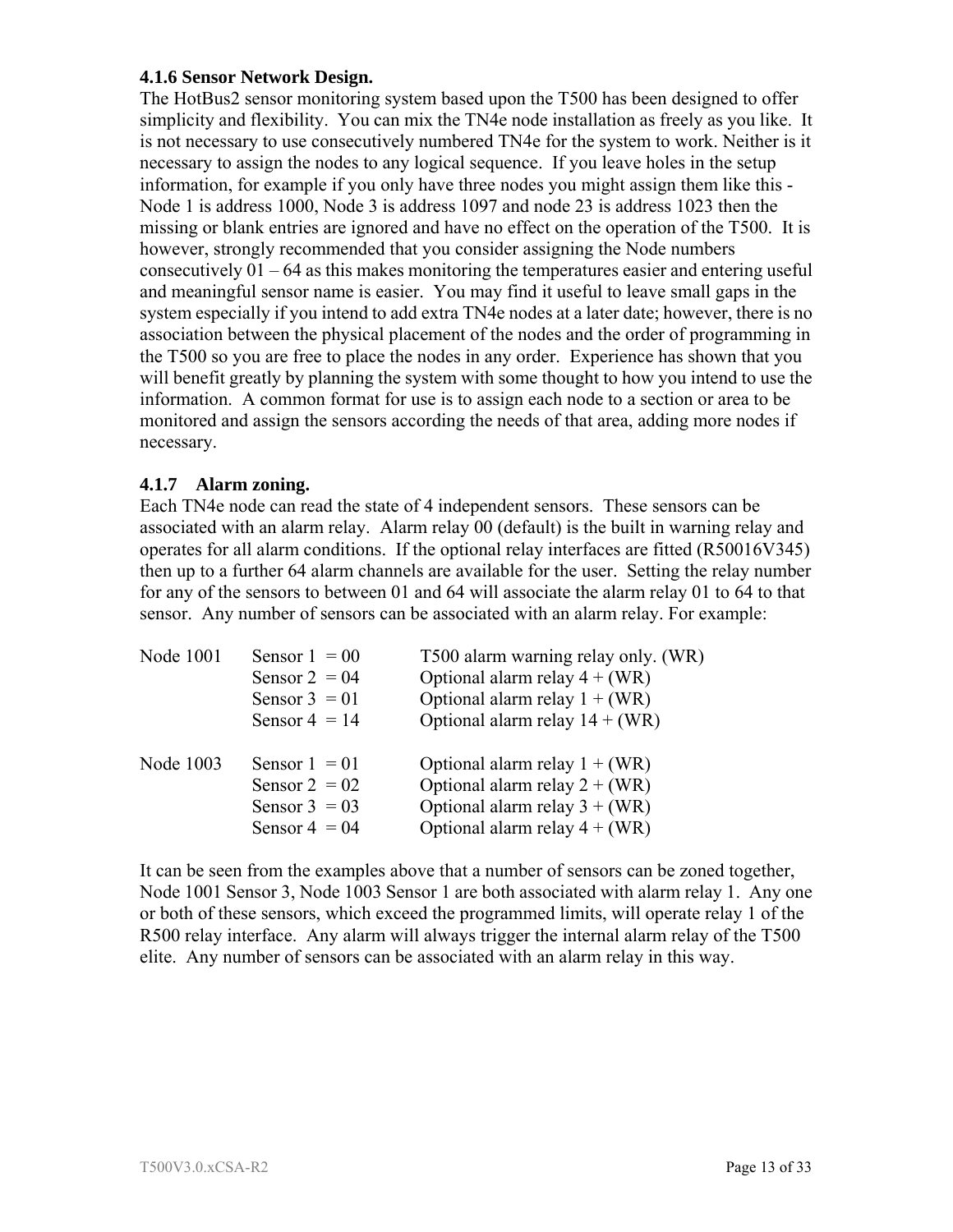#### **4.1.8 Temperature sensor types.**

Two types of NTC sensor are available for use with the T500

| <b>Brass Body Version</b> | <b>Steel Body Version</b> |                                      |
|---------------------------|---------------------------|--------------------------------------|
| <b>Part No.</b> (Europe)  | <b>Part No.</b> (USA)     | <b>Temperature</b>                   |
| WDB10V34CA                | WDB20V34CA                | Max $110^{\circ}$ C/230 $^{\circ}$ F |

PTC sensors have a fixed alarm level which is determined by the type of sensor. The table below lists some of the sensor types available.

| <b>Brass Body Version</b> | <b>Steel Body Version</b> |                      |
|---------------------------|---------------------------|----------------------|
| Part No. (Europe)         | Part No. (USA)            | <b>Temperature</b>   |
| WDB11V34CA                | WDB21V34CA                | 50°C/122°F           |
| WDB12V34CA                | WDB22V34CA                | $60^{\circ}$ C/140°F |
| WDB13V34CA                | WDB23V34CA                | 70°C /158°F          |
| WDB14V34CA                | WDB24V34CA                | 80°C /176°F          |
| WDB15V34CA                | WDB25V34CA                | 90°C /194°F          |
| WDB16V34CA                | WDB26V34CA                | 100°C /212°F         |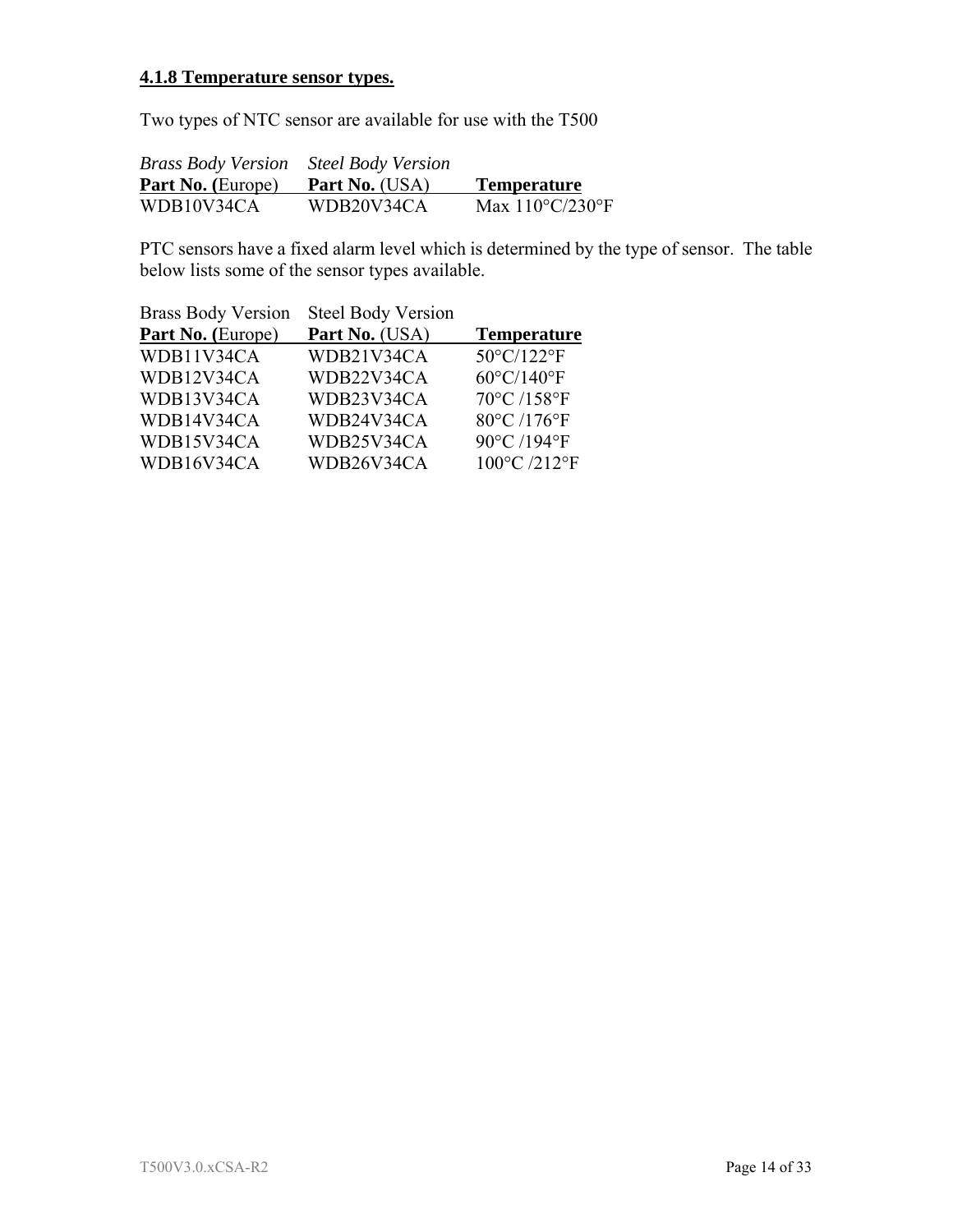#### **4.2 Normal Operation.**

Once the initial setup has been performed and at least 1 TN4e has been connected to the system then the T500 will enter the normal monitoring mode. During normal operation, the T500 will continuously scan all of the programmed sensors and respond to their programmed alarm settings. This mode displays the status of a single sensor connected to the T500. The actual sensor being displayed can be selected by using the  $Up(\triangle)$  and Down( $\nabla$ ) arrow keys. During the normal sensor display the software is capable of showing any one of the 256 sensors, which may be available. As each TN4e node has 4 sensors connected to it, the display shows consecutively connected sensors. For example if you were to connect three nodes 1,2 and 3 to the T500 then the display will show the settings for sensors 1 to 12. If a sensor is connected and working correctly then its actual state will be displayed in either °C or °F if the sensor is an NTC type, NORMAL or HIGH if the sensor is a PTC type and ON or OFF if the sensor is a CNT type. If a node is not programmed (see the section on setting up the T500) then the display will show  $\le$  > as the current sensor value (including  $\le$  > ambient if the sensor is an NTC type). All 256 sensors can be displayed in this manner. As you scroll up or down through the sensors, the alarm zone number and alarm trip level or alarm condition associated with each sensor will update automatically on the screen. Although no restrictions are placed upon the order of programming for the nodes, it can

| Sensor Number 1<br>Temperature = $082^{\circ}F$<br>Amb 070°F :Relay 10<br>Rel 30: Abs 150: NTC                          |
|-------------------------------------------------------------------------------------------------------------------------|
| Sensor Number 2<br>Temperature = $080^{\circ}F$<br>Amb 070°F : Relay 10<br>Rel 30: Abs 150: NTC                         |
| Sensor Number 3<br>Contact State = OFF<br>Alarm = $ON$ :Relay 11<br>Sensor Type = CNT                                   |
| Sensor Number 4<br>Contact State = OFF<br>Alarm = ON :Relay 12<br>Sensor Type = CNT                                     |
| Sensor Number 5<br>Temperature = NORMAL<br>Alarm Relay = 27<br>Sensor Type =<br>PTC                                     |
| Sensor Number 6<br>Temperature =<br><b>NORMAL</b><br>Alarm Relay = 27<br>Sensor Type =<br>PTC                           |
| Sensor Number 200<br>Temperature = $\leftarrow$ > °F<br>Amb $\leftarrow$ > $\circ$ F : Relay 00<br>Rel 30: Abs 176: NTC |

bee seen that it is to your advantage to programme them in a logical order. Three nodes programmed consecutively will result in the first 12 sensors being displayed. This makes it easy to choose the sensor, which you want to monitor. If you programme the nodes with holes in the sequence, 1,15 and 26 for example, then the associated sensors numbers will be 1..4 for node 1, 57..60 for node 15 and 101..104 for node 26. It can be seen that this is not an efficient way in which to programme the nodes as it takes a long time to scroll through the list to reach a programmed sensor.

When power is applied details for sensor 1 will be displayed by default. While displaying the detail for sensor 1, pressing the Down( $\nabla$ ) key will cause the T500 to display the details for sensor 256. The reverse of this is also permitted. When displaying the details for sensor 256, pressing the Up( $\triangle$ ) key will cause the T500 to display the result in the details for sensor 1.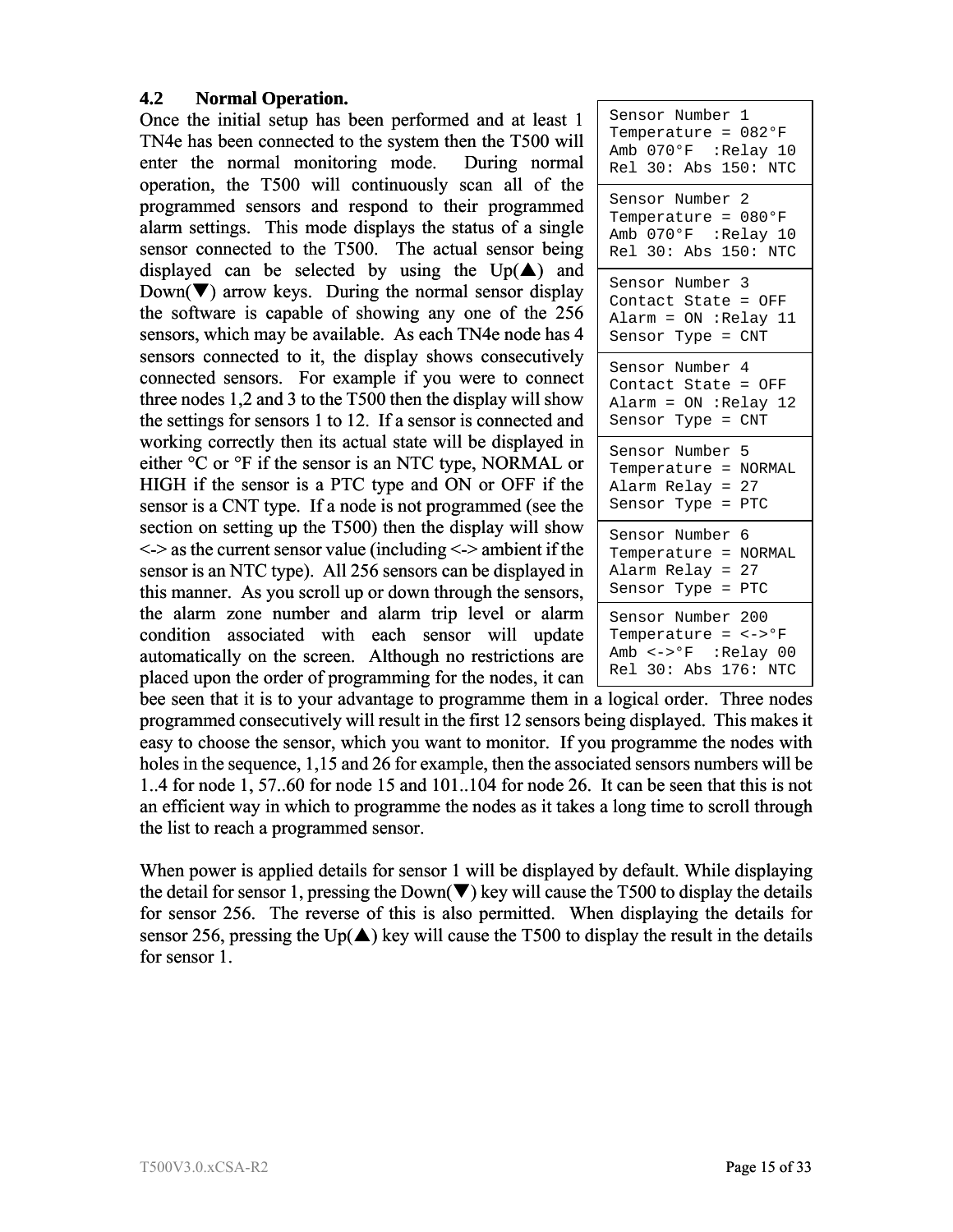#### **4.3 Sensor Alarm Detection and Display.**

Each programmed node will have its status constantly updated on a first to last basis. As the sensor data is read from a node, the status is compared with the programmed alarm

setting. If the actual status matches the programmed alarm condition an alarm is generated. If the alarm zone was programmed at the default 00, then only the T500 alarm relay will operate. If the alarm zone was programmed with a number between 01 and 64, then the associated alarm relay on the optional R5004 relay interface will operate as well as the T500 warning relay. When an alarm is detected, the display changes to show the details for the sensor, which generated the alarm. Up to 20 alarms can be detected and displayed in this manner. The display will toggle between the original NORMAL display as described above and the ALARM display at approximately three second intervals. If for example three sensors alarmed the display would show the TEMPERATURE DISPLAY followed by the ALARM for the first alarmed sensor then the TEMPERATURE DISPLAY followed by ALARM for the second alarmed sensor followed by the TEMPERATURE DISPLAY then followed by ALARM for the third alarmed sensor. The process would then repeat with a three second delay between screens. The bottom line of the ALARM screen shows the total number of detected alarms and which of those alarms is currently being displayed. NTC sensors are monitored for fault conditions. As well as reporting the over temperature alarm the T500 will also show when it

\*ALARM\* DETECTED ON Sensor Number 1 OVER SET TEMPERATURE ALARM 01 OF 05

\*ALARM\* DETECTED ON Sensor Number 3 CONTACT CHANGE ALARM ALARM 02 OF 05

\*ALARM\* DETECTED ON Sensor Number 6 HOT BEARING ALARM ALARM 03 OF 05

\*ALARM\* DETECTED ON Sensor Number 12 OPEN SENSOR FAULT? ALARM 04 OF 05

\*ALARM\* DETECTED ON Sensor Number 24 OVER TEMPERATUR RANGE ALARM 05 OF 05

detects an NTC sensor which it believes to be open or short circuit. These alarm conditions are displayed in much the same was as the other alarms listed

In order that the system maintains integrity at all times all programmed nodes are

monitored for communications faults. If a programmed node is disconnected by unplugging it from the communication system or if a node should fail a communications alarm will be generated and the T500 internal warning relay will be operated. The remaining

nodes and their sensors will continue to operate as normal and for as long as the HOTBUS cable integrity is maintained.

Any alarm relays associated with the disconnected node will not be updated and no further alarms can be generated for those sensors. If the communications problem is resolved then the alarm will be cleared and the monitoring of that node will continue as normal.

There are 5 communication errors reported by the T500 for each Node connected and they are C1 to C5. C5 is the most frequently seen communication error as this is the result of a complete failure of communication with the node. If a node becomes unplugged or fails in some way then this is the error that you would normally expect to see. The other errors usually occur when there is a problem with the installation of the cable or when there is electrical interference which is disrupting the communication system. A chapter is

| *ALARM* DETECTED ON  |  |  |  |
|----------------------|--|--|--|
| NODE ADDRESS 1023    |  |  |  |
| COMMUNICATION ERR.C5 |  |  |  |
| ALARM 01 OF 01       |  |  |  |
|                      |  |  |  |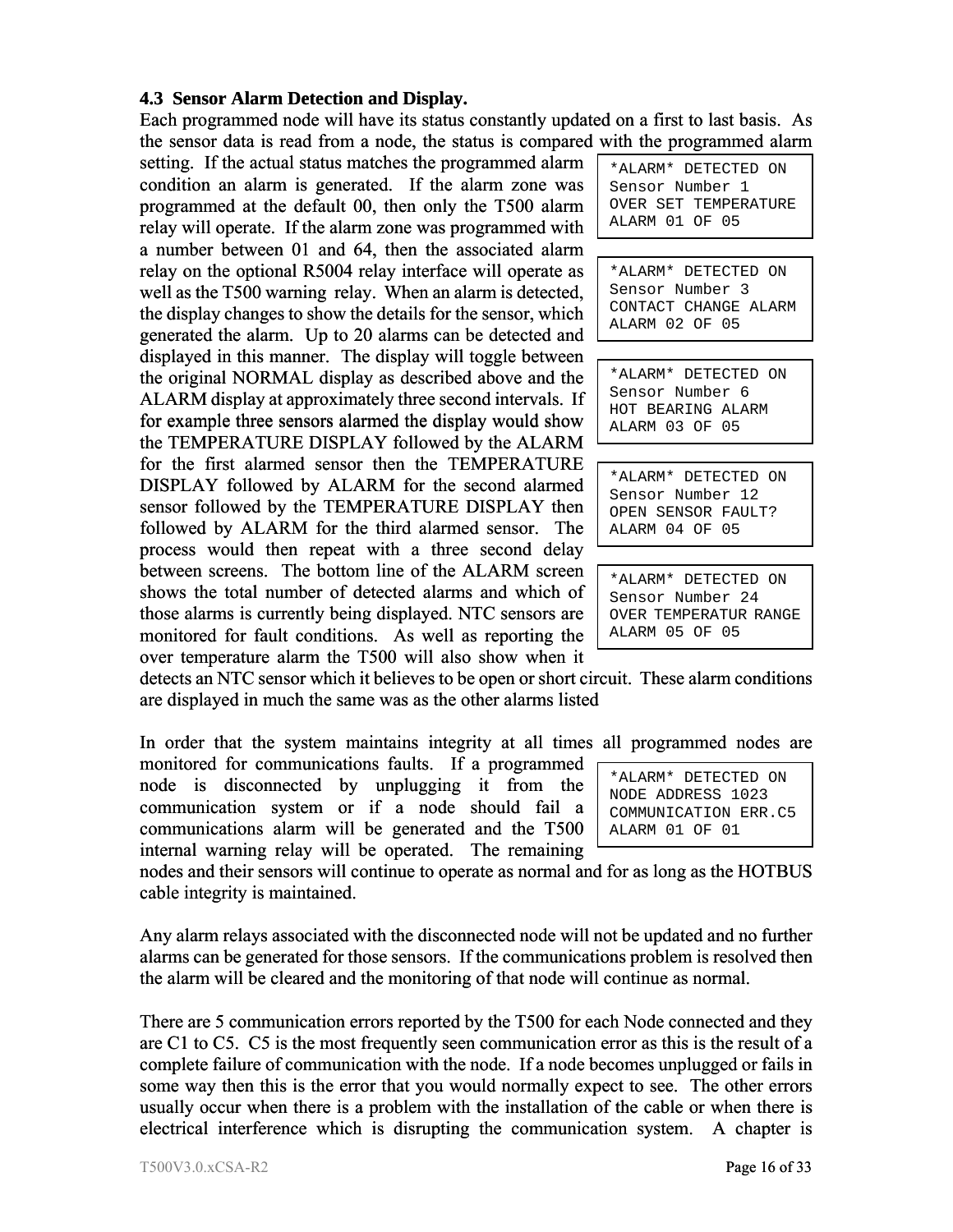included later to offer advice should communications errors happen in you installation. Communications errors are not uncommon especially those which are due to electrical interference, The T500 will reject intermittent communications errors when they are caused by random electrical interference. If a communications problem persists, then the T500 will correctly respond to the error by triggering an alarm and placing and entry into the alarm log as described below.

#### **4.4 Alarm Log**

The T500 is equipped with a simple ALARM LOG. Every alarm detected by the T500 will be entered into this log no matter how briefly the alarm exists. This is a useful feature for finding troublesome intermittent alarms. The log has space for 20 alarms and the newest alarm is always at the top of the list at position 1. As the alarms are entered into the alarm log, the log is pushed down by 1 each time making room for the latest alarm to be entered. Eventually, when the log is full the oldest alarm (alarm 20) will be discarded. Using the ALARM LOG option in the main menu, you can examine the log at any time. The log is erased when power is removed from the T500.

#### **4.5 Warning Relay Cancel (Acknowledge).**

If during any alarm condition and whilst the T500 internal alarm warning relay is in operation, the SET key is pressed, then the internal alarm relay and LED warning will be cancelled. If the alarm condition persists, after a programmed period of time (see menu options) the warning relay and LED indicator will operate again. The warning alarm may be cancelled in this way any number of times. This version of software has a facility for remote alarm acknowledge through the F500 fieldbus interface. See the section titled 'F500 remote acknowledge' later in this manual.

#### **4.6 Alarm condition stop. (Shut Down)**

The T500 is not equipped with any shutdown or stop relays. It was intended that the internal alarm relay be used for audible or visual warnings. However, providing that the correct ratings are observed, there is no reason why the relay cannot be used for indirect control of a stop/start circuit. The T500 relay operates as a normally open relay and will close contact when an alarm is generated. If you require greater flexibility in your alarm/stop circuits then we recommend the use of the optional relay interface R5004. This unit provides 16 additional relays each with a single pole changeover contact rated 250 VAC @ 5Amp, which are more suited to use in interface applications. Four R5004 relay interface units may be connected to a T500 elite sensor monitoring system providing a total of 64 relays. None of the relay contacts are 'SAFETY' contacts and as such must not be relied upon for emergency stop purposes.

#### **4.7 T500 Menu selection.**

During normal operation, pressing the SET key will select the main menu. The main menu has 3 options SETUP, DOWNLOAD and ALARM LOG. Pressing the LEFT (◄) key selects SETUP, pressing the RIGHT (►) key selects

```
MAIN MENU:- 
\leq = SETUP
> = DOWNLOAD
```
^ = Alarm Log

the DOWNLOAD option, pressing the UP  $(\triangle)$  key selects the ALARM LOG option and pressing the SET key cancels the menu and returns the T500 to normal operation.

T500V3.0.xCSA-R2 **Page 17 of 33** Selecting SETUP from the main menu allows 3 further selections to be made as described in the box to the right. Selecting NODE SETUP will take you to the main node setup area as described on page 8 and selecting T500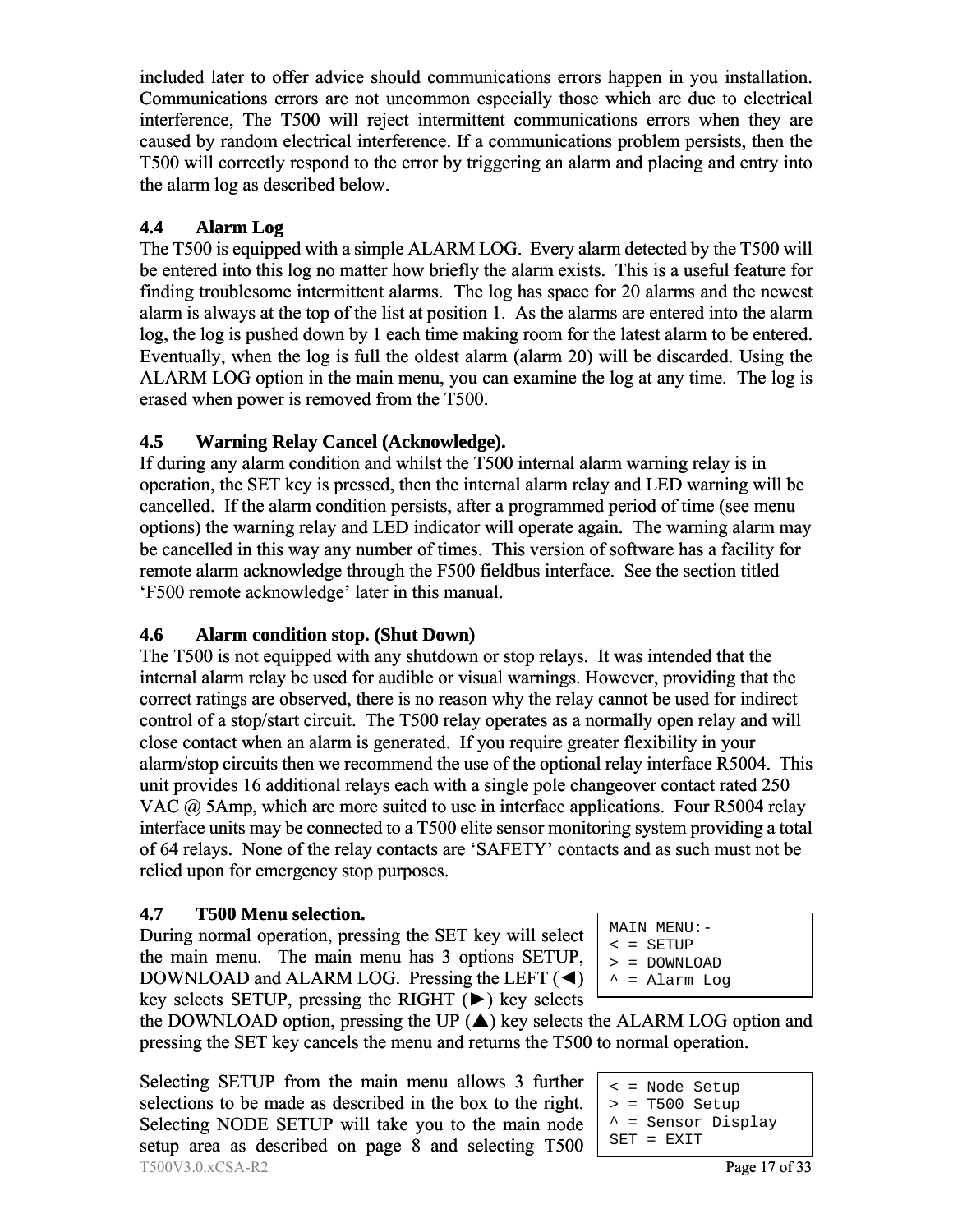SETUP will select the menu option shown below. See section 4.9 for the  $\gamma$  = Sensor Display' option.

The T500 SETUP menu has three options. Selecting the FIELDBUS SETUP allows features to be selected when the T500 is used in conjunction with the F500 FieldBus communications interface (see the chapter titled Fieldbus Interface).

Selecting the **'Display In**  ${}^{\circ}$ **F'** option will toggle this from  ${}^{\circ}$ F to  ${}^{\circ}$ C to  ${}^{\circ}$ F each time the key is pressed. This option is used to set the T500 to display temperature information and alarm settings in °F or °C.

**WARNING:** We strongly recommend that you set this option *BEFORE* you set up any NTC node alarms. Temperature alarms are done on the basis of a straight comparison between the value measured and the programmed alarm level. Setting the alarm level to 40 means either °C or °F depending upon which option has been selected here. Setting the alarm level to  $40^{\circ}$ C and then switching to display in  ${}^{\circ}$ F changes the alarm level to  $40^{\circ}$ F which may already be below the current temperature which would then result in an immediate temperature alarm.

Selecting **'Warning Relay'** allows an adjustment to the ALARM WARNING REACTIVATION TIMER. This is the timer used to reactivate the T500 alarm warning relay and LED when any existing alarm warning has been cancelled. The default value is 3 minutes and values between 0 and 5 minutes can be set in 1 minute increments by pressing the UP( $\triangle$ ) and

 $DOWN(\blacktriangledown)$  keys. If the SET button was pressed to reset the alarm warning condition and a new alarm occurs during the timing period, then the alarm warning relay will automatically reactivate and the timer will be reset. Setting this value to 0 means that the warning will NOT reactivate until a new alarm has occurred.

#### **4.8 Fieldbus Interface**

The T500 can be connected to an optional F500 communications device. The F500

provides a high level communications interface where up to 4 T500 can be monitored simultaneously (dependant upon the Fieldbus type selected). The two most popular types are catered for by the T500 and they are Ethernet TCP/Modbus TCP and DeviceNet. Using the fieldbus setup

option, you can set the basic configurations required by each interface type. First select **Fieldbus Setup** from the menu. You can then chose from " $\leq$ =**ETH**" which means press the LEFT  $(\triangleleft)$  key to select ETHernet as the fieldbus option, or " $>=$ DEV" which means press the RIGHT  $(\triangleright)$  key to select DEVicenet as the fieldbus option, or you can press "**SET**" which means move on to edit the data for the selected fieldbus type.

| ALARM WARNING      |  |  |  |                   |
|--------------------|--|--|--|-------------------|
| REACTIVATION TIMER |  |  |  |                   |
|                    |  |  |  | SET TO 03 MINUTES |
|                    |  |  |  |                   |

The Current Fieldbus Interface is ETH-NET

<=ETH >=DEV SET=Nxt

< = Fieldbus Setup > = Display in °F  $^{\sim}$  = Warning Relay

SET = EXIT

|                  | ALARM WARNING |
|------------------|---------------|
| ARM WARNING      |               |
| ACTIVATION TIMER |               |
| T TO 03 MINUTES  |               |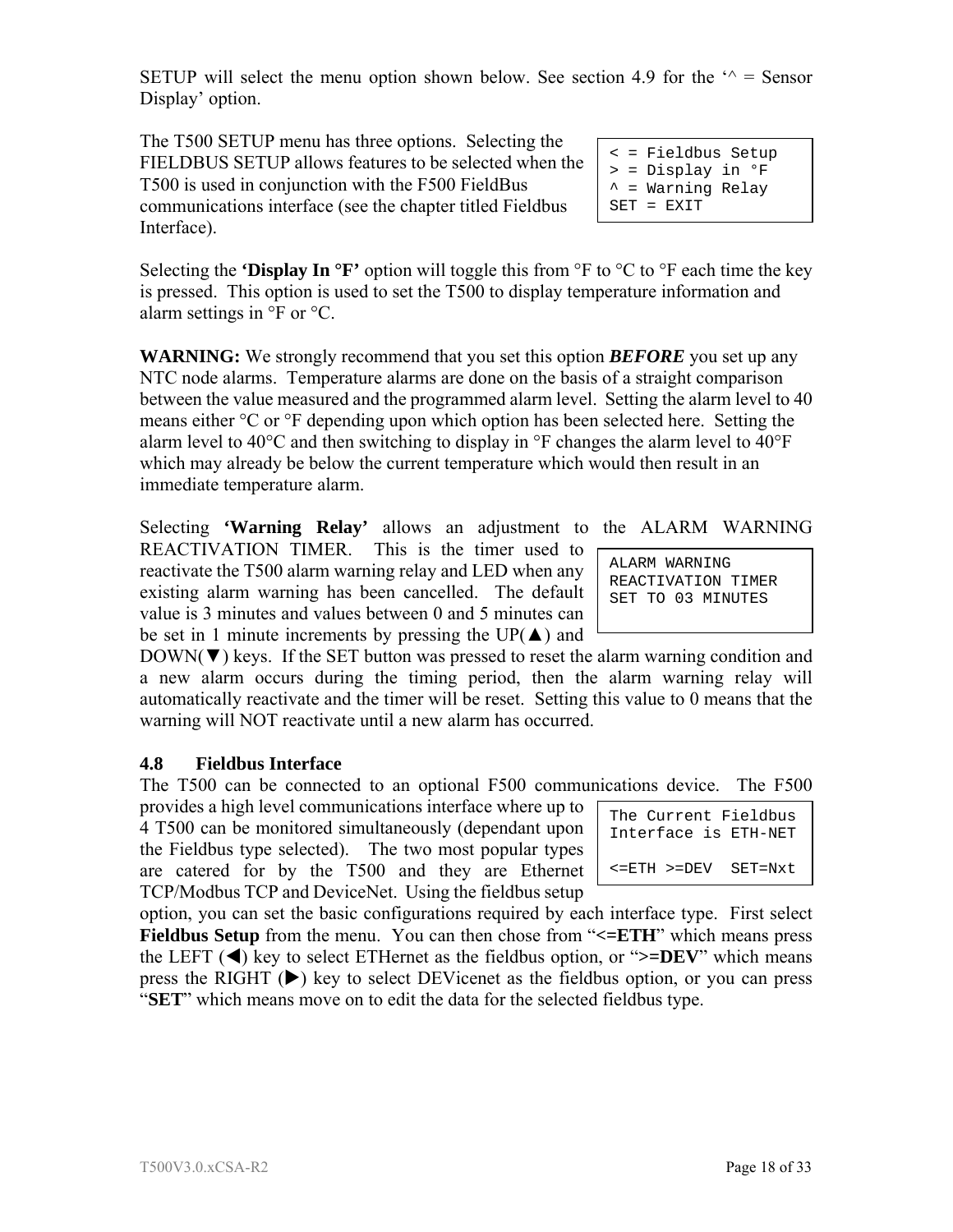**4.8.1 Ethernet Fieldbus:** (Applies to F500 software V1.3.2 ETH-NET and above) Please refer to the F500 Ethernet manual for complete details about this product and how it works. This manual is only concerned with the T500 settings.

Two menu options are available. Firstly you must choose how many sensors you wish to

transmit from **this** T500 to the F500. Using the UP( $\triangle$ ) and  $DOWN(\blacktriangledown)$  keys you can select between sensors 1-64, 1-128, 1-192 or 1-256. 256 is the maximum number of sensors that the F500 can monitor so if you want to monitor 2 T500, you can only allocate 1-128 sensors for each of the

T500 (2 x  $128 = 256$  sensors). Once you have selected the number of sensors that suits your needs press the SET key. Each T500 must have a unique identifier so the F500 knows where the data has come from. To achieve this you can set the T500 address to between 0

and 4. The 0 setting effectively stops the T500 from sending data to the F500. Each T500 must have a unique setting (but they can all be set to 0). If you have 2 T500 then you would logically set them to address 1 and address 2. Setting them to 2 and 4 would still work but the F500 data

area would have large gaps in it and make reading the data that much harder. Using the  $UP(\blacktriangle)$  and  $DOWN(\blacktriangledown)$  keys you can select between T500 address 0 to 4. Once you have decided what address you want to use, press the SET key to save the settings. The T500 will now configure data internally to suit the F500 Ethernet interface. These settings will be effective immediately as far as the T500 is concerned but the F500 will require power to be recycled in order for the changes to become effective.

**4.8.2 DeviceNet Fieldbus:** (Applies to F500 software V2.1.0 DEV-NET and above) Please refer to the F500 Ethernet manual for complete details about this product and how it works. This manual is only concerned with the T500 settings.

Two options are available. The first option is the allocation of free space bytes.

DeviceNet and its implementation are governed by a set of rules determined by the ODVA (www.odva.org). The F500 has been designed with as much flexibility in mind as possible. However, when using the F500 with other DeviceNet systems such as Allen

Bradley a number of limitations apply. The F500 is a DeviceNet slave and will not instigate the transmitting of data without the proper instruction from a master unit, which in most cases is a DeviceNet scanner or bridge module. An example of this is the Allen Bradley 1756 DNB

DEVICENET setup Free Space **070** Bytes T500 Unit Number - 00

module. This DeviceNet scanner allows a PLC or other appropriate device to be connected to a DeviceNet system with multiple salve nodes attached of which the F500 is one of them. The 1756 DNB has a limited amount of memory available to it and each slave unit connected will require the use of some of this memory. Currently the 1756 DNB has 490 bytes of data memory of which a maximum of 255 bytes can be allocated to a single slave unit. Therefore, the **maximum** amount of data that can be read from an F500 is 255 bytes. Each sensor node connected to the T500 has 4 sensors inputs and an ambient temperature sensor. This means that the data for 5 sensors is available from each node. Therefore, the amount of TN4 nodes that can have their data retrieved by the F500 is determined by the amount of memory available to the scanner module. If a scanner module has 255 bytes free, then  $255 / 5 = 51$ , the maximum amount of memory available is 255 bytes and each nodes presents 5 bytes of data so you can read the data for 51 nodes. There is also a two

ETHERNET setup For Sensors 1 – **64** T500 Unit Number  $-$  00

ETHERNET setup For Sensors 1 – 64 T500 Unit Number - **01**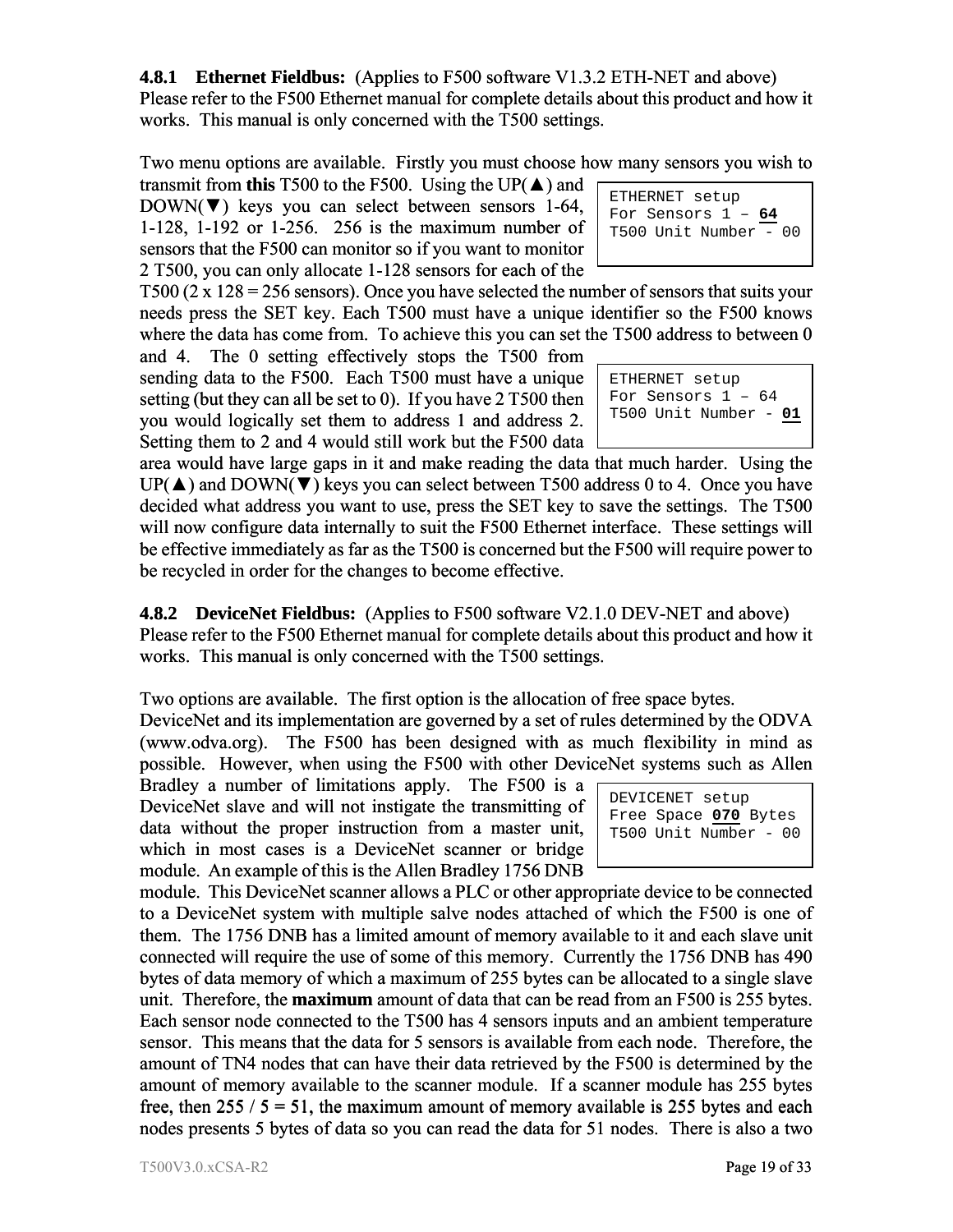byte overhead for the activity counter (Byte 0 and Byte 1) which means that a maximum of 50 nodes can be read by a scanner module.

This applies to a scanner dedicated to the F500 but in many cases the scanner is part of a much bigger system where existing DeviceNet nodes are in place and are using some of the scanners memory allocation. This means that the scanner will have to read fewer than the maximum of 50 nodes as calculated above. The **minimum** is 1 node and this requires 5 bytes  $+ 2$  bytes so 7 bytes in total.

In order that the F500 and DeviceNet scanner module communicate successfully they must both be configured with the same amount of data bytes. Once you have decided, using the calculation above, how many bytes of

DEVICENET setup Free Space 070 Bytes T500 Unit Number - **01**

data are required by the DeviceNet scanner module, you can configure the T500 to match. You can now use the UP ( $\blacktriangle$ ), DOWN ( $\nabla$ ), LEFT ( $\blacktriangle$ ) or RIGHT ( $\nobreakblacktriangleright$ ) keys to change the "Free Space xxx Bytes" entry to any value between 5 which is the minimum and 255 which is the maximum. This information is later passed to the F500 to configure the DeviceNet interface. If this value is incorrectly set, the DeviceNet interface will not initialise correctly. Once you have selected the number of bytes that suits your need press the SET key. The T500 must have a unique identifier so the F500 knows where the data has come from. To achieve this you can set the T500 address to between 0 and 1. The 0 setting effectively stops the T500 from sending data to the F500. Using the UP( $\blacktriangle$ ) and DOWN( $\blacktriangledown$ ) keys you can select between T500 address 0 and 1. Once you have decided what address you want to use, press the SET key to save the settings. The T500 will now configure data internally to suit the F500 DeviceNet interface. These settings will be effective immediately as far as the T500 is concerned but the F500 will require power to be recycled in order for the changes to become effective.

#### **4.8.3 F500 remote acknowledge.**

This software version (and versions above) is equipped with the ability to have the F500 fieldbus interface perform a remote alarm acknowledge. This is done by passing a request through the fieldbus interface of the F500 to the T500. This method does not interfere in any way with the T500 local alarm acknowledge function which can be found in section 4.5. At the present time remote alarms acknowledge can only be performed through the Ethernet series interface.

#### **4.9 Status Display.**

By default the T500 will display the information for each programmed node (see section 4.2 Normal Operation. However, there is a special Status Display available. This screen displays information relating to the communications with the HotBus nodes and with the F500 interface if

Status Display F500 Poll 00000 HotBus Poll 00000 Updating 03 Nodes

connected. This is a simple diagnostics display and is an aid to installation only. If the T500 and F500 communicate successfully and the data exchange is valid, then the F500 Poll count will increase by 1 with each event. Every time the T500 communicates successfully with a node then the HotBus Poll count will increase by 1 with each poll. Because of the update times involved, this number might increase by amounts bigger than 1 each time, but this is normal. The bottom line shows how many nodes are responding correctly to the poll. This number doesn't reflect the number of physical nodes connected to the system but represents the number of nodes that the T500 can communicate with. The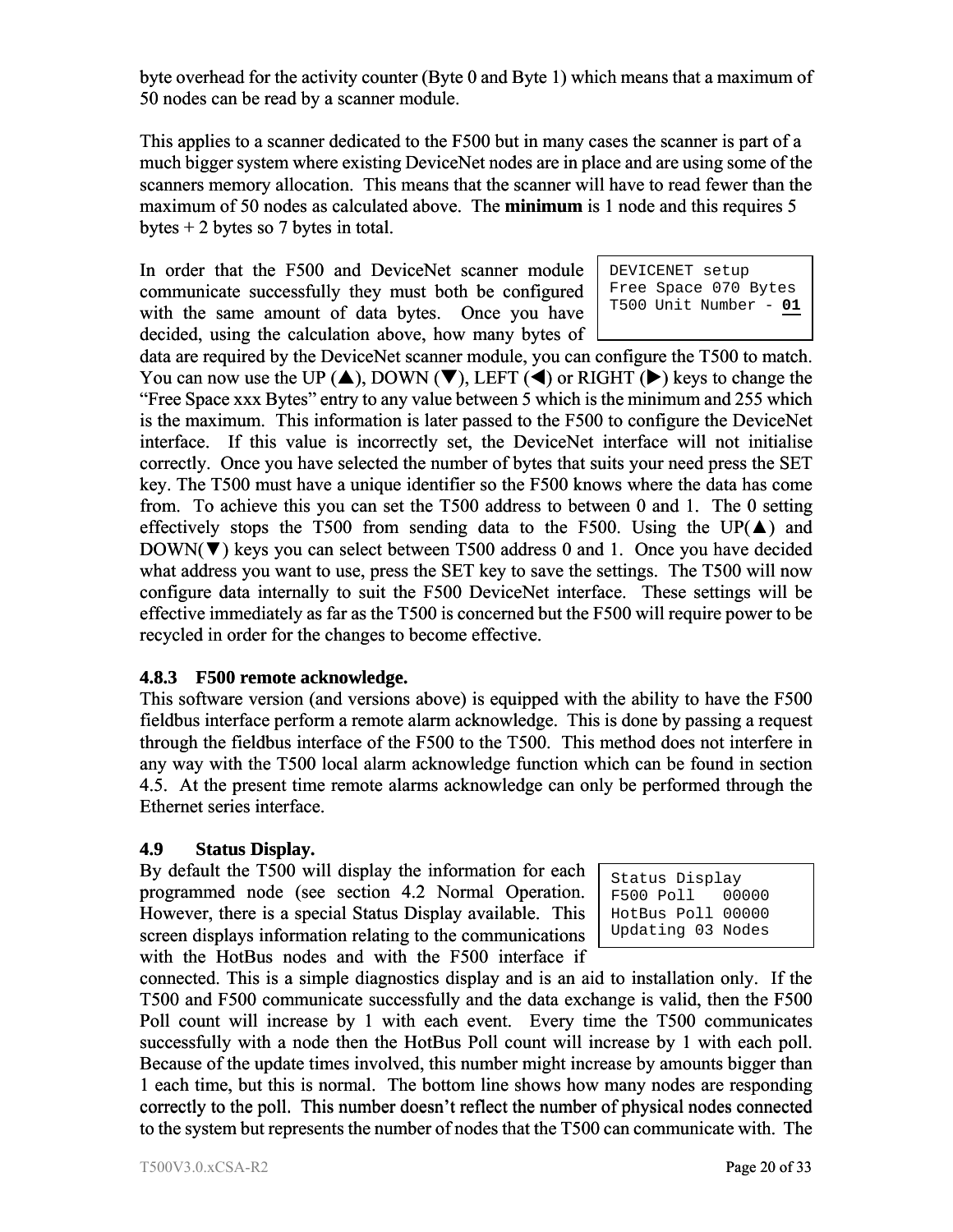Status Display can be selected at any time by pressing the SET key to select the main menu. From the main menu pressing the UP  $(\triangle)$  key will select the "Status Display" option, and pressing SET again will select the "Sensor Display" (normal display) option. If an alarm occurs while viewing the Status Display, then the alarm display will operate as normal, however, you will need to select "Sensor Display" to be able to view the offending sensor and the alarm condition.

#### **4.10 Sensor name editing.**

In order that the information displayed on the T500 LCD screen is as meaningful as possible, the T500 is equipped with the ability to display a name associated with each of the 64 sensors. The T500 is supplied with a default set of sensor names, Sensor 1, Sensor 2….Sensor 255, Sensor 256. PC software is available to allow the editing and then downloading of the sensor names to the T500 Elite. Each name is limited to 20 characters in length and once edited; the names can be saved on the PC for use again later.

#### **4.11 Downloading.**

If DOWNLOAD is selected from the main menu then the T500 will stop monitoring the sensors and enter the download mode. This mode allows you to download useful sensor names from a PC via the sensor naming utility software. If this option is selected by mistake pressing the

 DOWNLOADING .. PRESS SET TO ABORT

SET key will abort the download without any changes taking place. If download is selected and download fails for whatever reason, then the download will automatically abort after 1 minute. Pressing SET during a download will abort the download at the next available point and therefore data downloaded to that point will still be valid.

The T500 must be connected to the PC through the standard RS232 serial port using a standard serial communications lead. Only three pins are used TX, RX, and Ground so it is acceptable to use a null modem cable.

The PC software has been designed to allow you to give names to all 256 sensors which apply more appropriately than the default name Sensor Number 1, Sensor Number 2… Each name is limited to 20 characters in length and can be any combination of letters numbers and spaces. The 20 character limit is applied because the display used on the T500 has lines of 20 characters and a single line has been allocated to the displaying of the sensor name. Please refer to the manual accompanying the PC software for further detail of its use. To download the sensor names run the PC software, load your saved name file or if this is the first time then edit your names and save them; connect the PC to the T500 as described above and using the T500 menu as described above select DOWNLOAD. Clicking the "TEST CONNECTION" button on the PC screen will check the communications connections with the T500 and ensure that the software is correctly set up. Now click the DOWNLAOD button on the PC screen. The names for the 256 sensors will be downloaded in order to the T500. Each downloaded name is check for errors and the T500 confirms that the data is valid before the next name is downloaded. In order to help keep you informed of the progress of the download the T500 will show the number of the sensor that was most recently successfully downloaded. The PC software will also display confirmation of the download process. If an error is detected then the download will retry a number of times before eventually aborting the download. Any names that have been successfully download before the error will be retained by the T500 and only the data keep you informed of the progress of the download the T500 will show the number of the sensor that was most recently successfully downloaded. The PC software will also display confirmation of the download process. If an er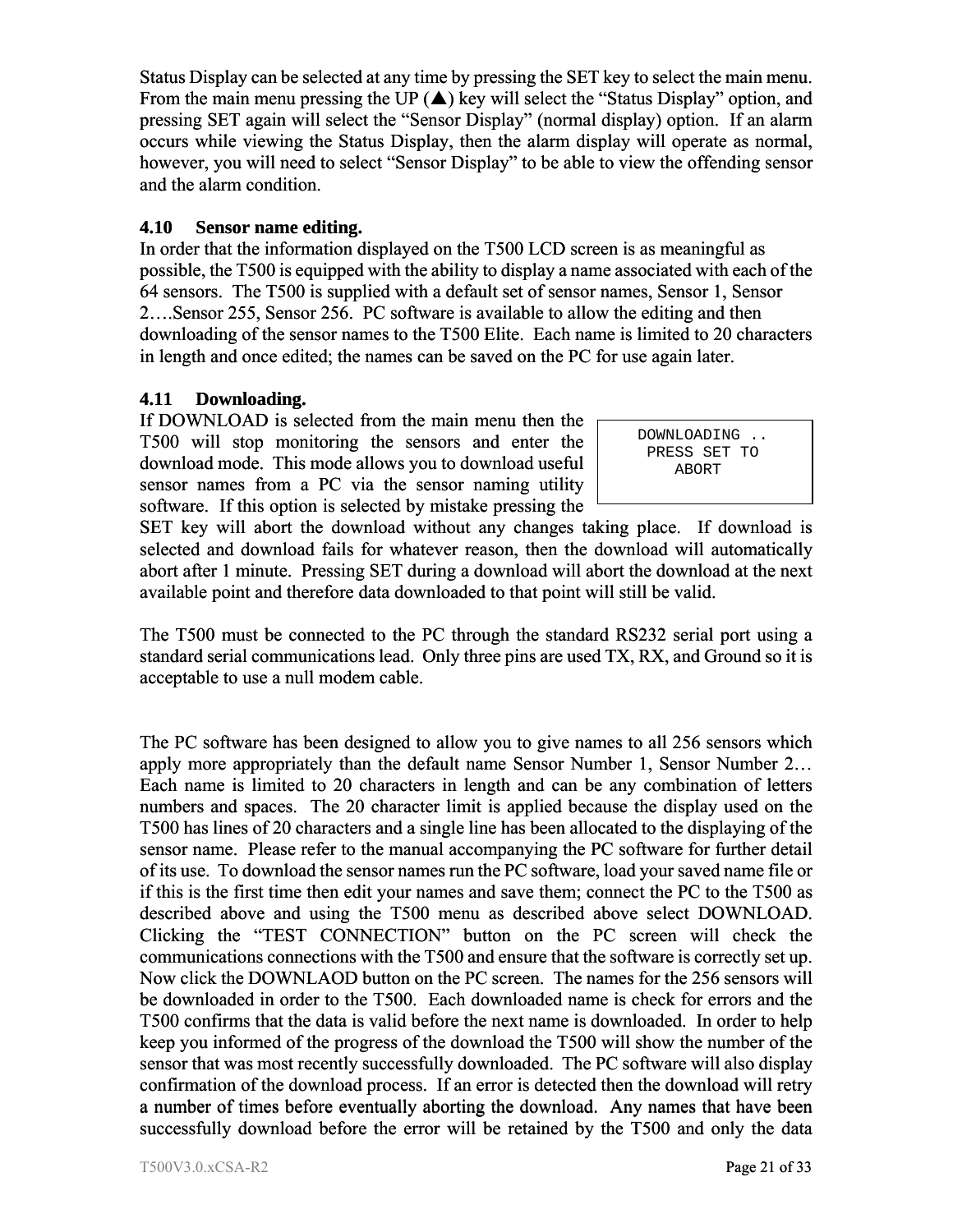following the error will be lost. If a download is terminated by an error then the download can be started again immediately by clicking the DOWNLOAD button the PC screen and the download will begin from the start of the process. If the download is unattended and fails to complete the software will automatically time out and return back to the normal

monitoring state after 1 minute. The download can be manually aborted at any time by pressing the SET key on the T500, or the download abort button on the PC, this will bring the download to a stop at the end of the current name. When a download is complete the T500 will display a

 DOWNLOADING .. COMPLETE

completion message for 2 seconds and then it returns back to the normal operation mode.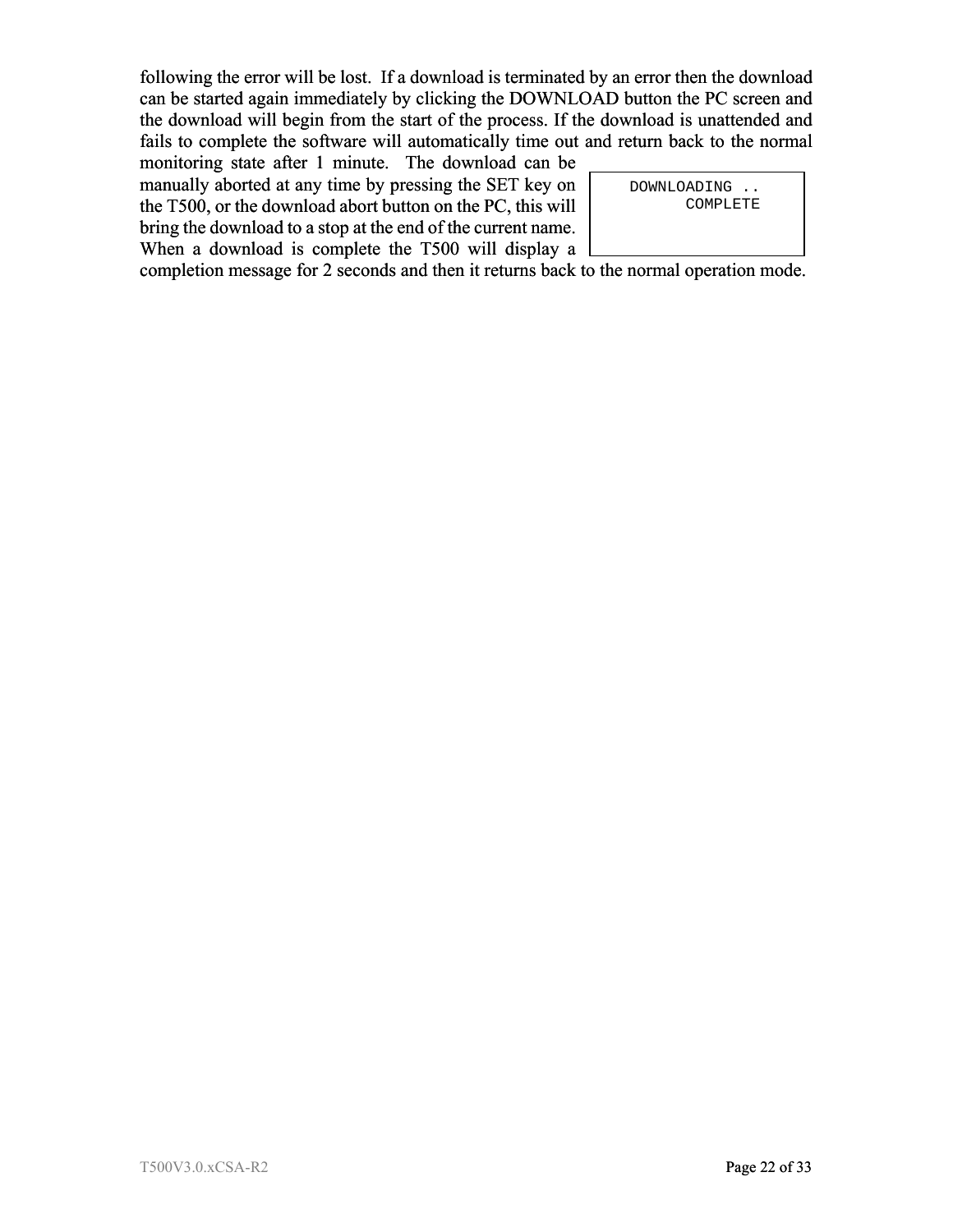#### **CHECKLIST For problems after initial start-up**

- 1. Is there excessive interference on the electrical power supply? Power conditioners and surge (spike) suppressor may have to be fitted.
- 2. Has the wiring for the Sensors been routed away from power cables? See paragraph 3.
- 3. Is the T500 Elite circuit properly grounded?
- 4. Is the Micro-processor control unit overheating? If so mount it in a temperature-controlled environment of maximum temperature 104°F (40°C).
- 5. Check that high powered two way radios are not operated immediately near the T500 Elite control unit or Sensors as this will affect the performance.
- 6. Check that the communications/power cable is connected correctly and in accordance with DRG 'D','H' and' J'.
- 7. If the T500 display shows only information similar to this example and does not update the temperature on screen then you are attempting to run the T500 without having configured sensors first. This can happen when you pressed SET to exit the setup screen without first Sensor Number 1 Temperature =  $\langle - \rangle^0 F$ Amb <->°F :Relay 00 Rel 30: Abs 176: NTC

saving any configuration. To clear this problem, remove power from the T500, wait approximately 5 seconds and then re apply power. The T500 should now enter the initial set up mode as described in section 4.1.

- 8. Have you set the optional R5004 address switch correctly?
- 9. If you are using NTC sensors have you set the Relative and/or Absolute alarm level **ABOVE the NORMAL** working conditions for the sensor.
- 10. If you have programmed an NTC sensor and do not have a sensor connected, then an open circuit sensor alarm will occur. Unused sensors on a TN4e should be programmed as CNT type, see 11 below.
- 11. Ensure that any unused CNT inputs are programmed as 'ALARM WHEN ON' to avoid unexpected alarms.
- 12. Ensure that any unused PTC inputs have a wire link connected across the sensor terminals to avoid unexpected alarms.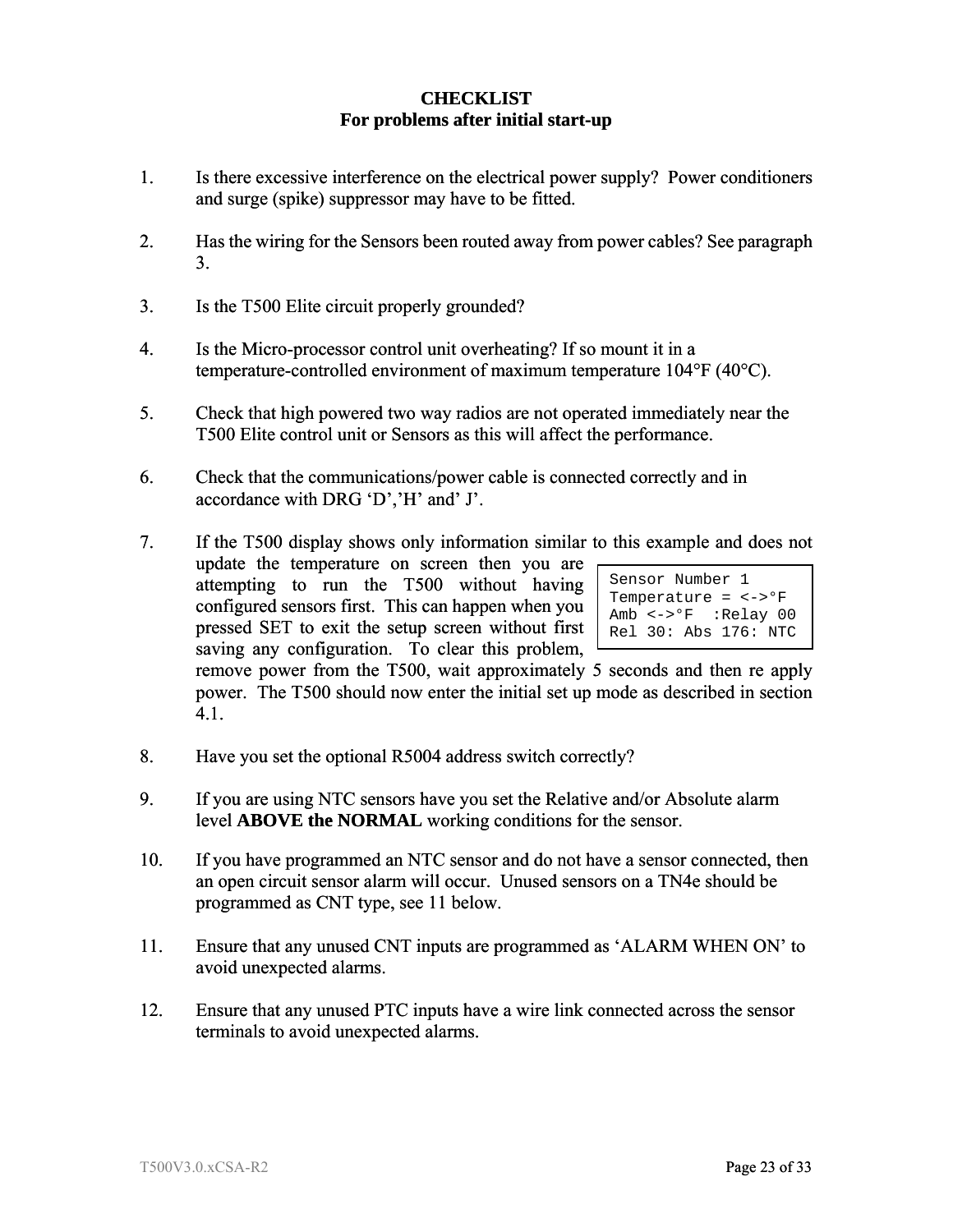### **5. CONTACT INFORMATION**

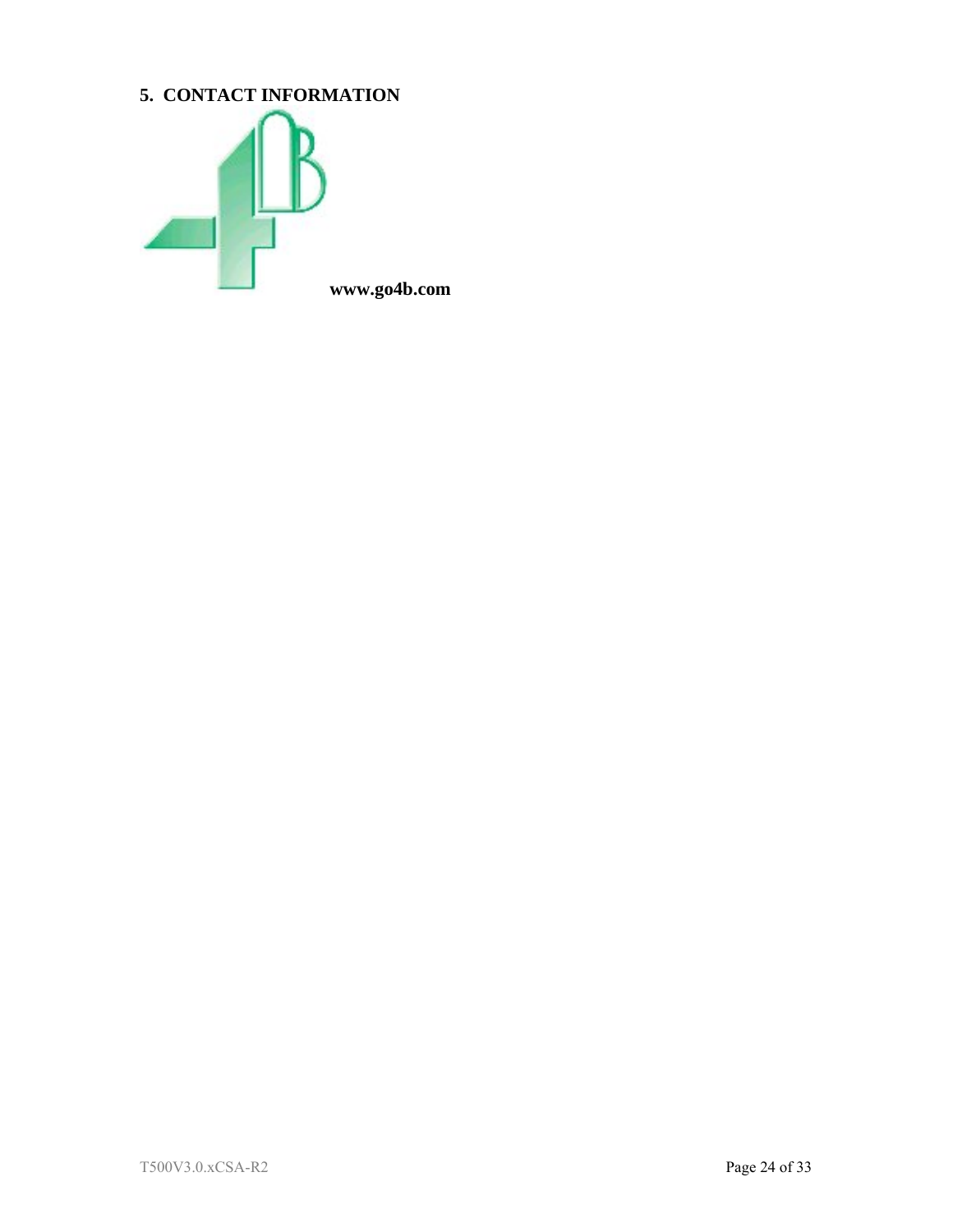



**AC OR DC AS APPROPRIATE.**



**GROUND**

**-**

**T500 Elite, supply connection details.**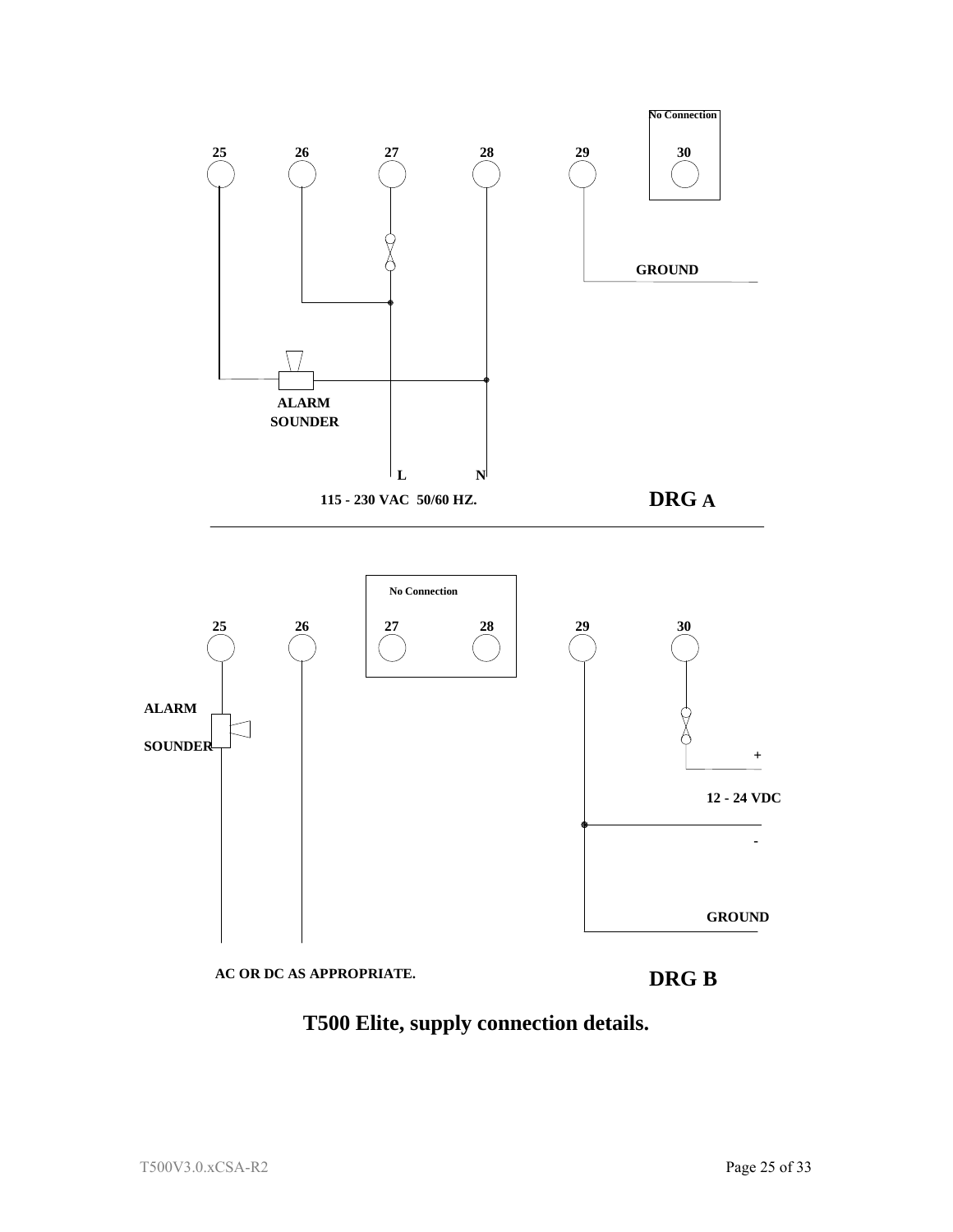

#### **NOTE**

The special temperature sensor probe for use in a Class II Division 1 location has a connection for liquidtight flexible metal conduit.

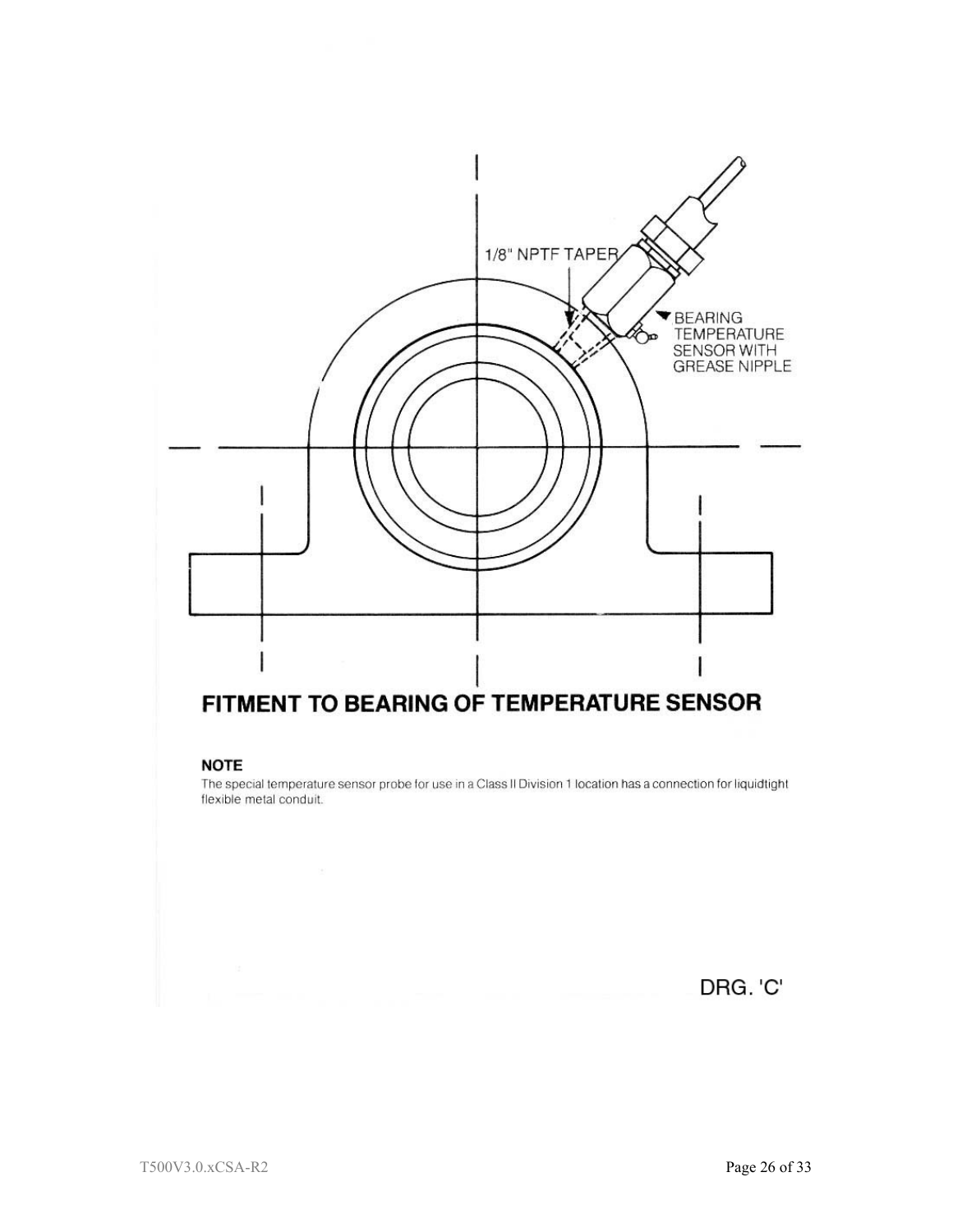

#### BLOCK DIAGRAM AND SENSOR WIRING DRG. 'D' DRG. 'D' DRG. 'D'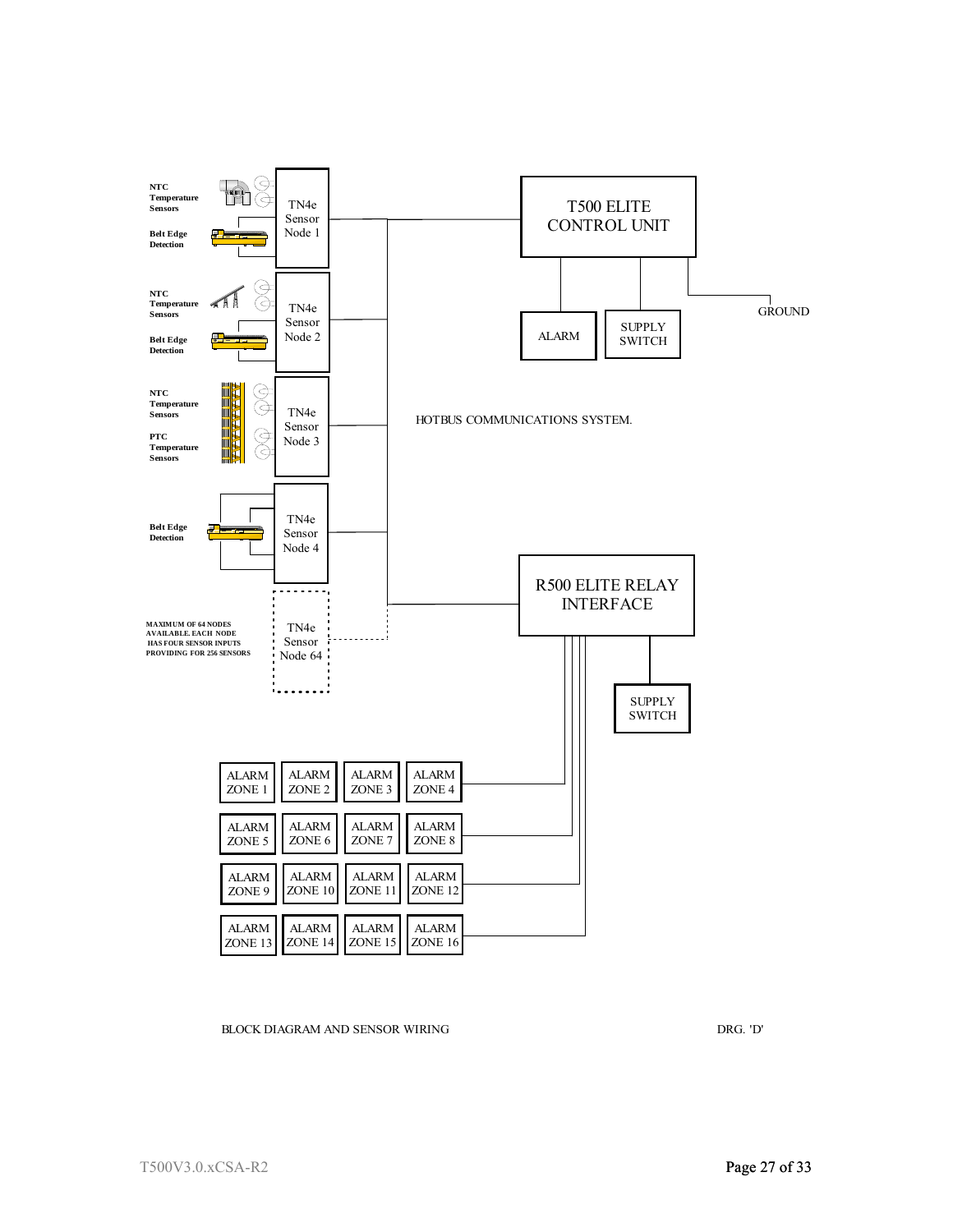R500 RELAY INTERFACE. RELAY CONNECTION DETAILS.



DRG'E'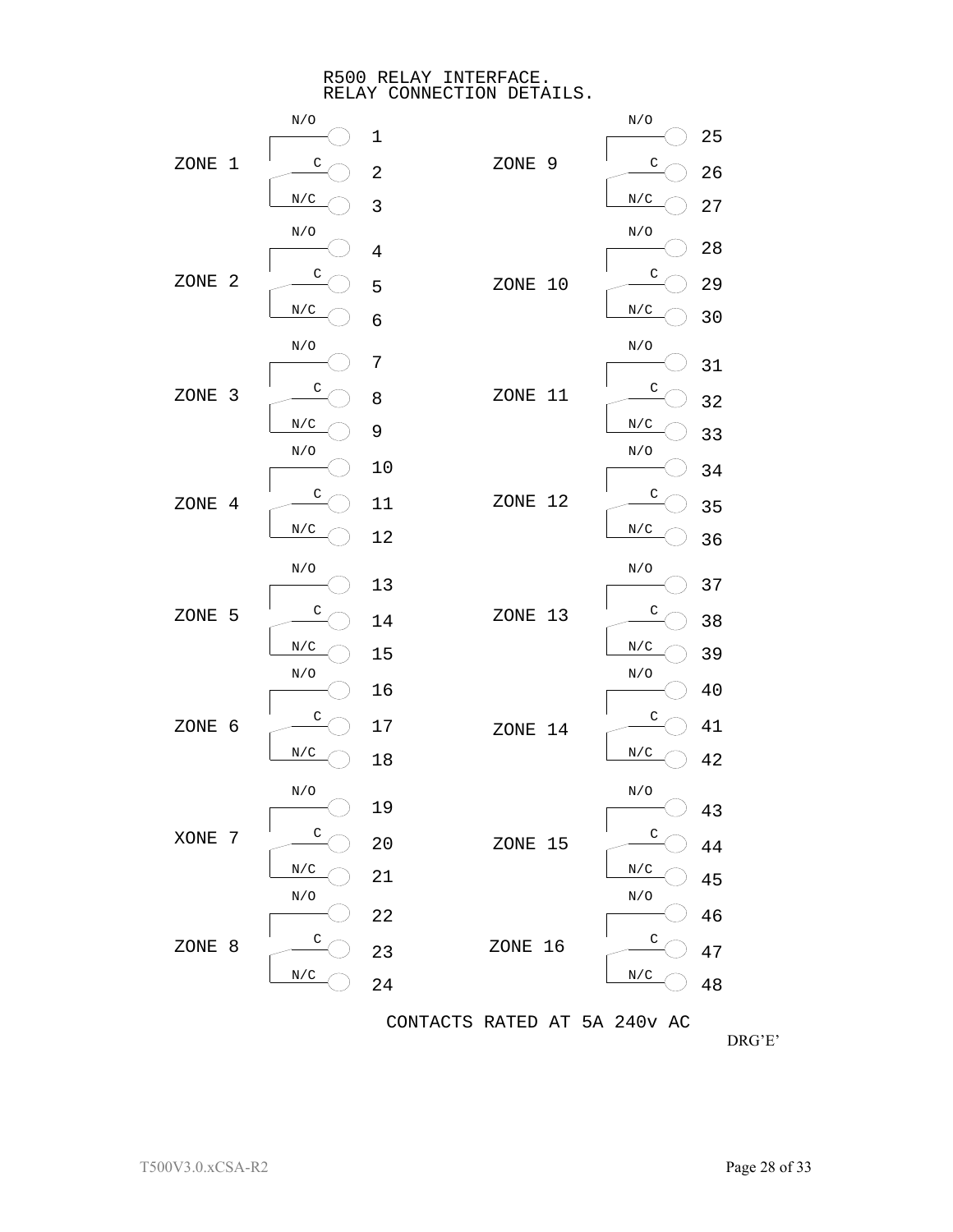



**DRG 'G'**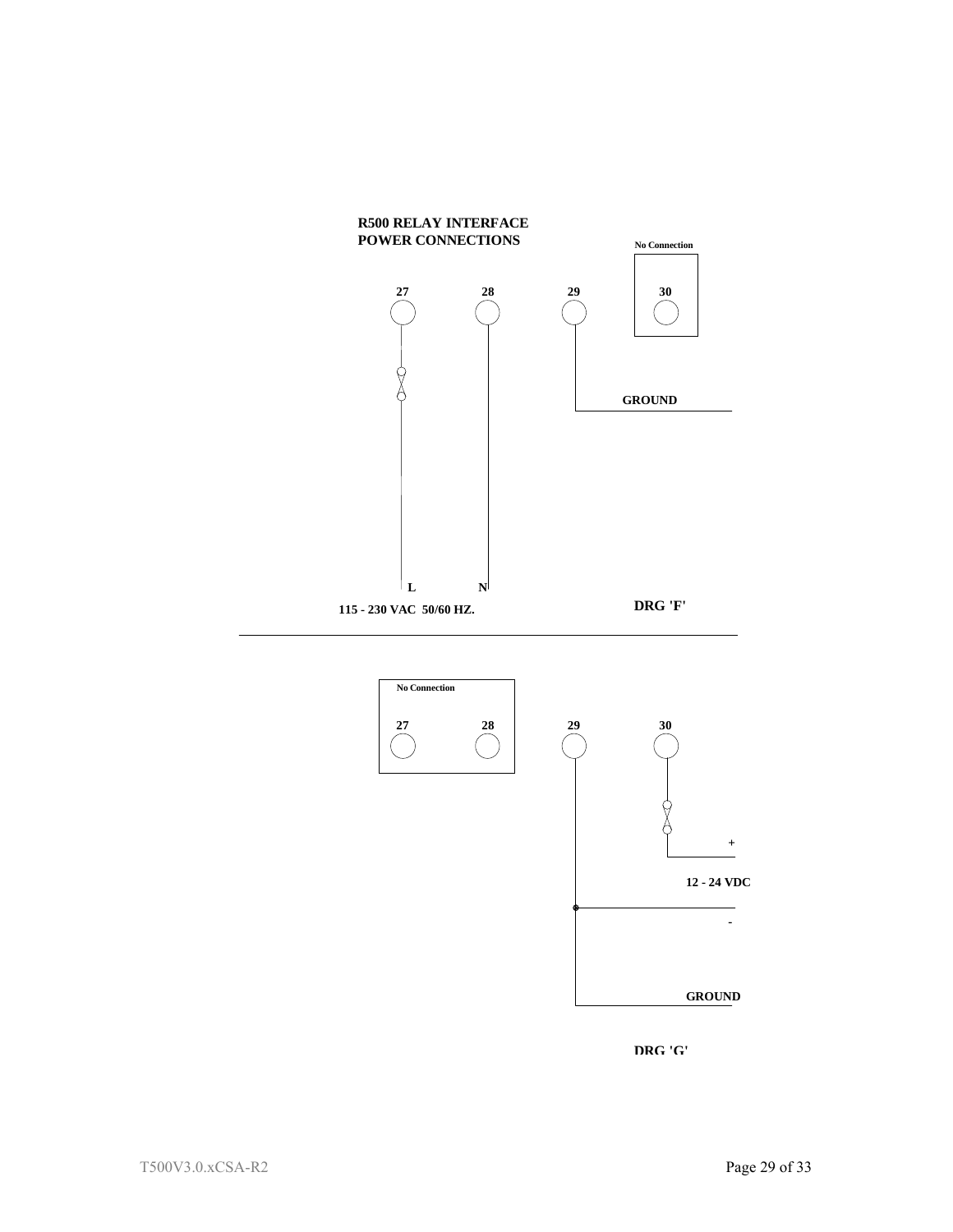## T500/R500 HOTBUS CONNECTIONS





## TN4e SENSOR CONNECTIONS



DRG J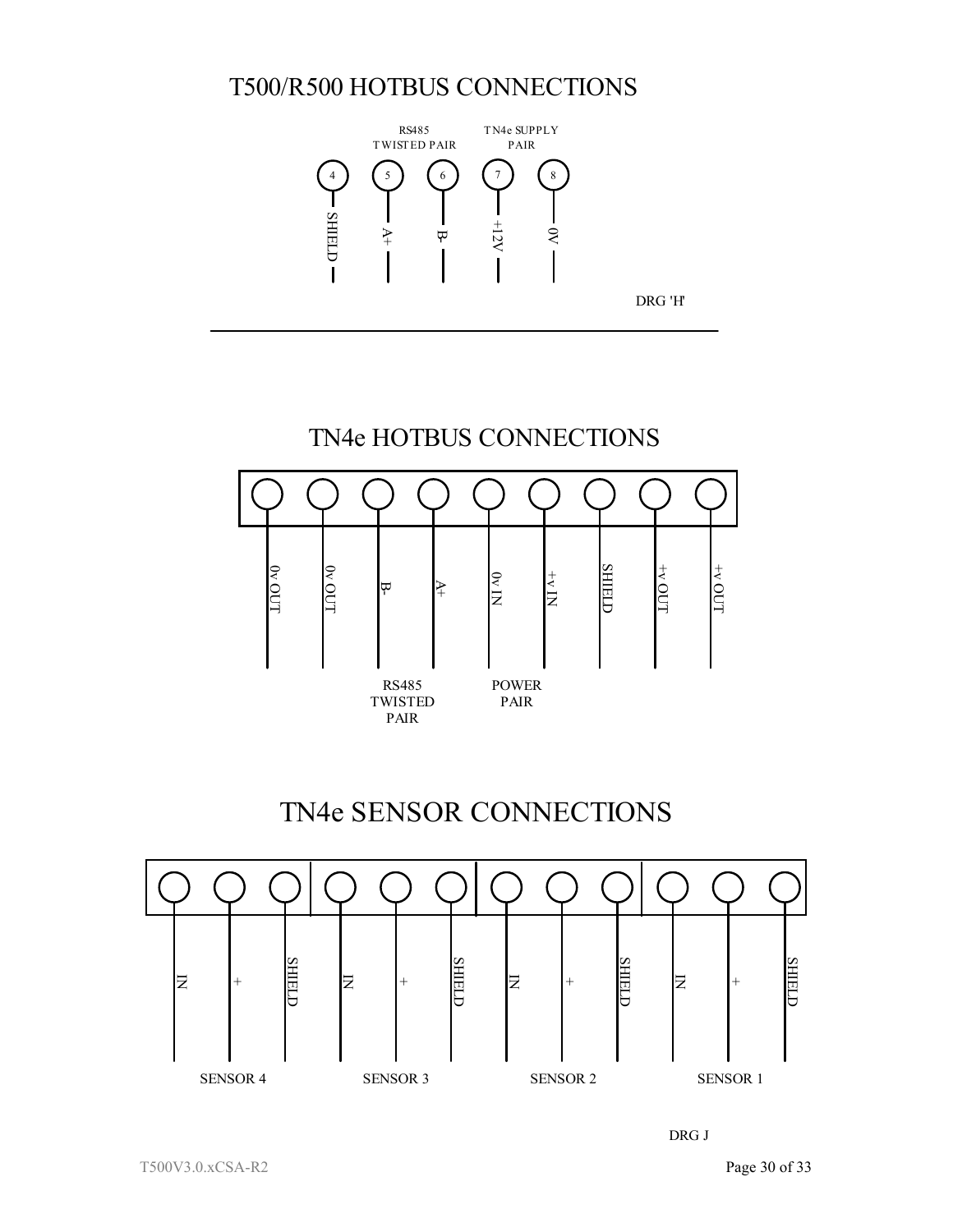**NOTES**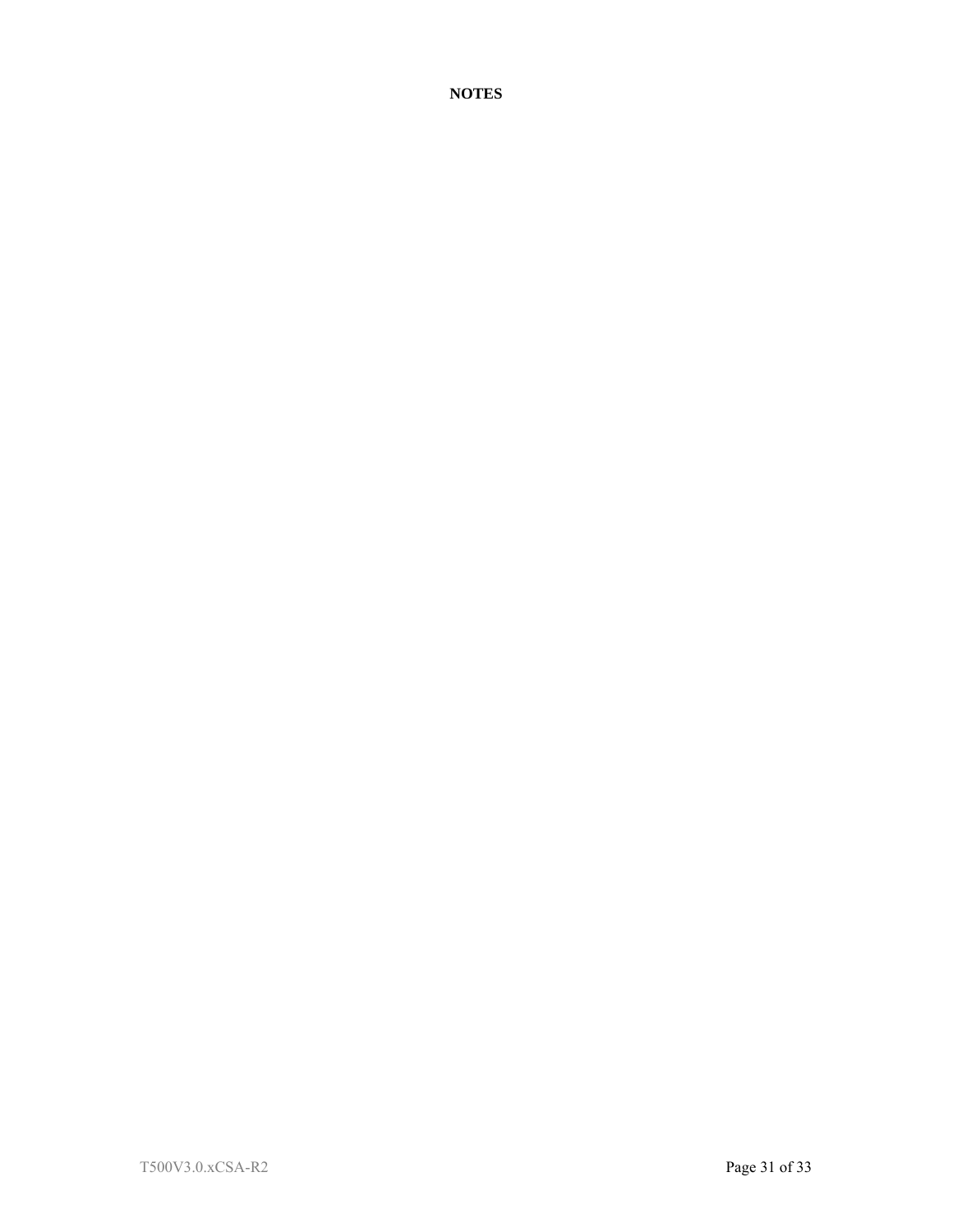

HOTBUS RS485 Twisted pair communications ca ble

FIG.1 (This is equivalent to fig.2)



Figure 2 shows the correct approach to wiring the T500 HotBus system with nodes. The maximum cable distance between ends is 1KM, but this is only possible with good wiring practice.

Figure 3 shows an example of the wrong way to wire the T500 HotBus system. You are NOT allowed to wire branches off of the main cable run. Incorrect wiring will cause signal reflections in the wire which in turn causes poor communications reliability.

Each end of the communications cable MUST be terminated with a 1200HM resistor  $\frac{1}{4}$  watt or above.

There is no minimum cable distance between nodes.

Ensure that the wiring is neat and tidy. Avoid loose wires which may cause shorting.